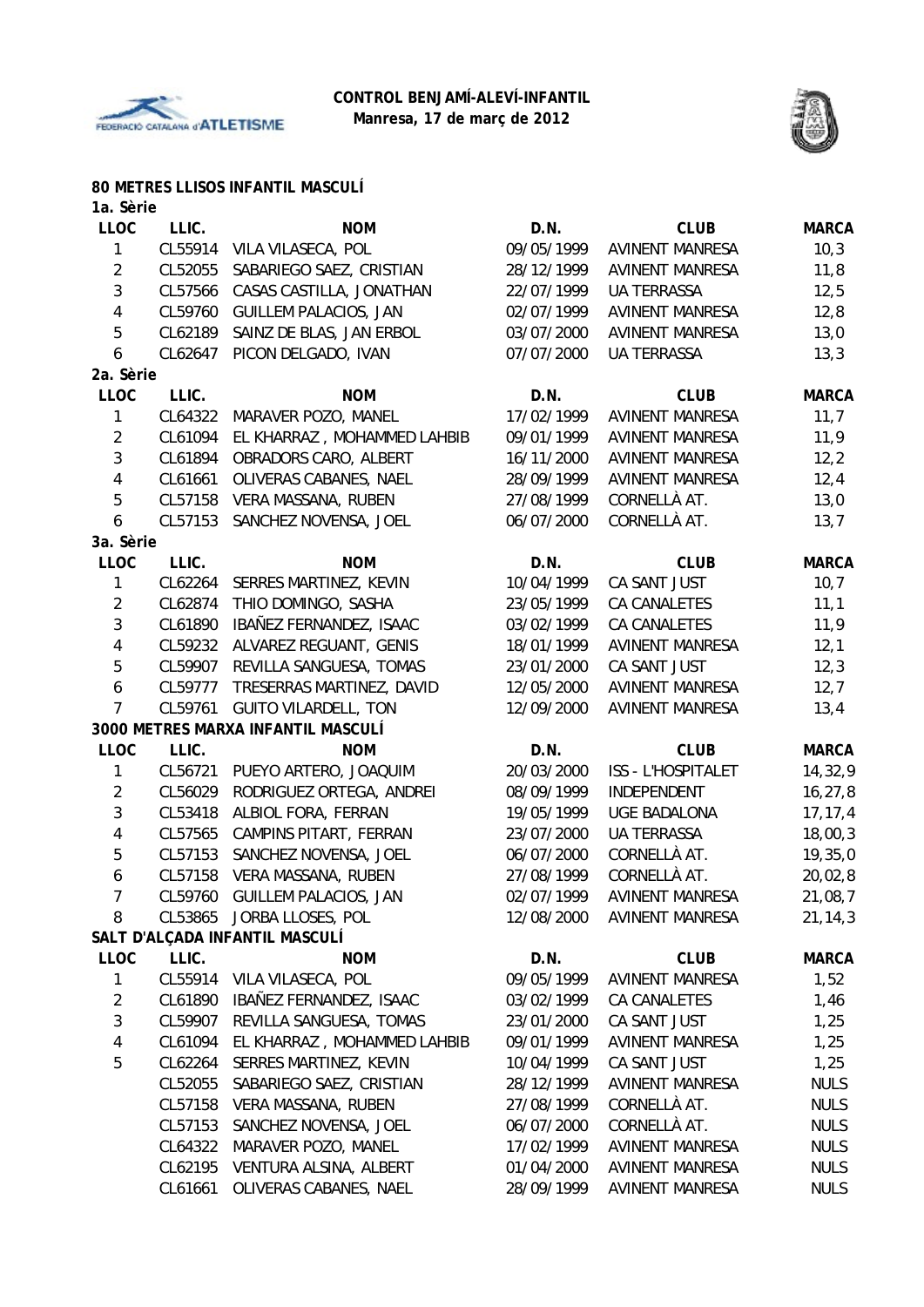



### **SALT DE LLARGADA INFANTIL MASCULÍ**

| <b>LLOC</b>    | LLIC.   | <b>NOM</b>                             | D.N.       | <b>CLUB</b>            | <b>MARCA</b> |
|----------------|---------|----------------------------------------|------------|------------------------|--------------|
| 1              | CL52055 | SABARIEGO SAEZ, CRISTIAN               | 28/12/1999 | AVINENT MANRESA        | 4,02         |
| $\overline{2}$ | CL64322 | MARAVER POZO, MANEL                    | 17/02/1999 | <b>AVINENT MANRESA</b> | 3,95         |
| 3              | CL61094 | EL KHARRAZ, MOHAMMED LAHBIB            | 09/01/1999 | <b>AVINENT MANRESA</b> | 3,89         |
| 4              | CL59907 | REVILLA SANGUESA, TOMAS                | 23/01/2000 | CA SANT JUST           | 3,87         |
| 5              | CL61661 | OLIVERAS CABANES, NAEL                 | 28/09/1999 | <b>AVINENT MANRESA</b> | 3,73         |
| 6              | CL59777 | TRESERRAS MARTINEZ, DAVID              | 12/05/2000 | AVINENT MANRESA        | 3,73         |
| 7              | CL61894 | OBRADORS CARO, ALBERT                  | 16/11/2000 | AVINENT MANRESA        | 3,68         |
| 8              | CL62647 | PICON DELGADO, IVAN                    | 07/07/2000 | <b>UA TERRASSA</b>     | 3,64         |
| 9              | CL62195 | VENTURA ALSINA, ALBERT                 | 01/04/2000 | <b>AVINENT MANRESA</b> | 3,42         |
| 10             | CL57566 | CASAS CASTILLA, JONATHAN               | 22/07/1999 | <b>UA TERRASSA</b>     | 3,35         |
| 11             | CL57158 | VERA MASSANA, RUBEN                    | 27/08/1999 | CORNELLÀ AT.           | 3,30         |
| 12             | CL57153 | SANCHEZ NOVENSA, JOEL                  | 06/07/2000 | CORNELLÀ AT.           | 3,30         |
| 13             | CL59761 | <b>GUITO VILARDELL, TON</b>            | 12/09/2000 | <b>AVINENT MANRESA</b> | 3,29         |
| 14             | CL57565 | CAMPINS PITART, FERRAN                 | 23/07/2000 | <b>UA TERRASSA</b>     | 2,96         |
|                |         | LLANÇAMENT DE MARTELL INFANTIL MASCULÍ |            |                        |              |
| <b>LLOC</b>    | LLIC.   | <b>NOM</b>                             | D.N.       | <b>CLUB</b>            | <b>MARCA</b> |
| 1              | CL55914 | VILA VILASECA, POL                     | 09/05/1999 | <b>AVINENT MANRESA</b> | 19, 18       |
| $\overline{2}$ | CL59232 | ALVAREZ REGUANT, GENIS                 | 18/01/1999 | <b>AVINENT MANRESA</b> | 17,03        |
| 3              | CL57158 | VERA MASSANA, RUBEN                    | 27/08/1999 | CORNELLÀ AT.           | 15, 39       |
| 4              | CL59760 | <b>GUILLEM PALACIOS, JAN</b>           | 02/07/1999 | <b>AVINENT MANRESA</b> | 10,65        |
| 5              | CL53865 | JORBA LLOSES, POL                      | 12/08/2000 | <b>AVINENT MANRESA</b> | 9,85         |
| 6              | CL57153 | SANCHEZ NOVENSA, JOEL                  | 06/07/2000 | CORNELLÀ AT.           | 9,30         |
| 7              | CL57565 | CAMPINS PITART, FERRAN                 | 23/07/2000 | <b>UA TERRASSA</b>     | 7,01         |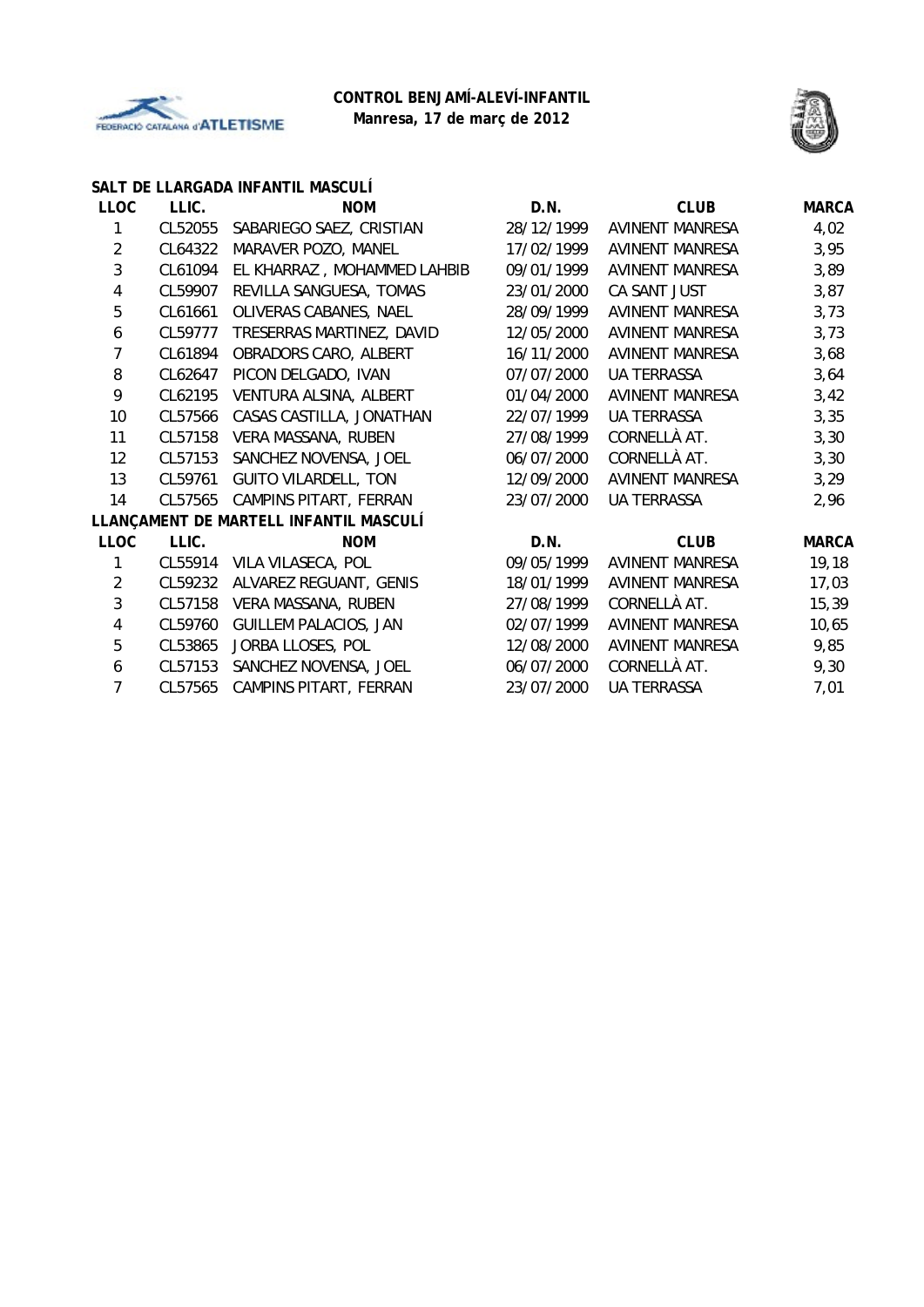



#### **80 METRES LLISOS INFANTIL FEMENÍ**

| LLIC.   | <b>NOM</b>                                     | D.N.                                                                                                                         | <b>CLUB</b>            | <b>MARCA</b> |
|---------|------------------------------------------------|------------------------------------------------------------------------------------------------------------------------------|------------------------|--------------|
| CL62868 | RIBAS LOP, LAURA                               | 14/11/1999                                                                                                                   | <b>CA CANALETES</b>    | 11,1         |
| CL57711 | RUBIA ALARCON, AINHOA                          | 12/10/2000                                                                                                                   | CA OLESA               | 11,7         |
| CL55116 | MORRAJA MOSTAZO, OLGA                          | 29/09/2000                                                                                                                   | CA OLESA               | 12,6         |
| CL54698 | CASTELLS LLACH, JULIA                          | 23/12/2000                                                                                                                   | CA CANALETES           | 12,8         |
| CL63725 | <b>GUITART TORRA, JULIA</b>                    | 31/01/2000                                                                                                                   | CA OLESA               | 13,1         |
| CL60109 | FUENTES MOYANO, LAURA                          | 25/06/1999                                                                                                                   | <b>UA TERRASSA</b>     | 13,2         |
|         | FELEZ ORENGA, ELENA                            | 23/04/1999                                                                                                                   | <b>UA TERRASSA</b>     | 14,5         |
|         |                                                |                                                                                                                              |                        |              |
| LLIC.   | <b>NOM</b>                                     | D.N.                                                                                                                         | <b>CLUB</b>            | <b>MARCA</b> |
| CL57483 | BALLARIN RUBINART, IRENE                       | 18/04/2000                                                                                                                   | AVINENT MANRESA        | 11,2         |
| CL62867 | RAYMOND DE LA NOGAREDA TOMAS, PAULA            | 22/10/1999                                                                                                                   | <b>CA CANALETES</b>    | 11,4         |
| CL55602 | LOZANO PEREZ, ANNA                             | 02/06/1999                                                                                                                   | AVINENT MANRESA        | 11,6         |
|         | ARISO GRACIA, MAR                              | 13/01/2000                                                                                                                   | <b>AVINENT MANRESA</b> | 11,9         |
| CL52039 | GARCIA PUIGBO, ARIADNA                         | 30/05/1999                                                                                                                   | <b>AVINENT MANRESA</b> | 12,1         |
| CL62847 | MANONELLES MARTIN, JULIA                       | 11/01/2000                                                                                                                   | <b>CA CANALETES</b>    | 12,6         |
| CL53409 | DE TORRES GIMENO, JULIA                        | 14/07/2000                                                                                                                   | CORNELLÀ AT.           | 12,8         |
| CL59940 | PEÑA SELLES, YOVANA                            | 13/11/1999                                                                                                                   | CA OLESA               | 13,3         |
|         |                                                |                                                                                                                              |                        |              |
| LLIC.   | <b>NOM</b>                                     | D.N.                                                                                                                         | <b>CLUB</b>            | <b>MARCA</b> |
|         | TORRESCASANA AMADOR, CLAUDIA                   | 20/07/2000                                                                                                                   | AVINENT MANRESA        | 11,3         |
| CL59897 | MARTINEZ GARCIA, LOLA                          | 18/11/2000                                                                                                                   | CA SANT JUST           | 11,7         |
| CL55157 | HEREDIA RODRIGUEZ, BELEN                       | 22/04/2000                                                                                                                   | UA TERRASSA            | 11,9         |
| CL62721 | PUERTA GARCIA, JULIA                           | 06/07/2000                                                                                                                   | <b>UA TERRASSA</b>     | 12,1         |
|         | PLANELL MOLIST, JORDANA                        | 27/09/2000                                                                                                                   | <b>UA TERRASSA</b>     | 12,3         |
|         | BONILLA SALAZAR, ADALBELIS                     | 12/12/1999                                                                                                                   | <b>UA TERRASSA</b>     | 12,6         |
| CL61328 | JIMENEZ BERTRAN, AIDA                          | 21/06/1999                                                                                                                   | <b>UA TERRASSA</b>     | 12,9         |
| CL56965 | BARJUAN VILASECA, MARTA                        | 23/10/2000                                                                                                                   | FC BARCELONA           | 13,2         |
|         |                                                |                                                                                                                              |                        |              |
| LLIC.   | <b>NOM</b>                                     | D.N.                                                                                                                         | <b>CLUB</b>            | <b>MARCA</b> |
|         | CASTEJON LATRAS, ALICIA                        | 26/05/1999                                                                                                                   | ISS - L'HOSPITALET     | 15,52,0      |
| CL53409 | DE TORRES GIMENO, JULIA                        | 14/07/2000                                                                                                                   | CORNELLÀ AT.           | 16, 52, 4    |
| CL54058 | AMBROS VIVANCOS, MIREIA                        | 16/09/2000                                                                                                                   | CA CALELLA             | 18,20,2      |
| CL57578 | GUTIERREZ ORTEGA, JUDITH                       | 15/05/1999                                                                                                                   | INDEPENDENT            | 18,40,0      |
|         | MUÑOZ NAVARRO, EVA                             | 20/06/1999                                                                                                                   | <b>AVINENT MANRESA</b> | 18,54,9      |
| CL54698 |                                                | 23/12/2000                                                                                                                   | CA CANALETES           | 19, 25, 0    |
|         | 1a. Sèrie<br>2a. Sèrie<br>3a. Sèrie<br>CL64017 | CL53390<br>CL57482<br>CL55934<br>CL54472<br>3000 METRES MARXA INFANTIL FEMENÍ<br>CT20889<br>CL58672<br>CASTELLS LLACH, JULIA |                        |              |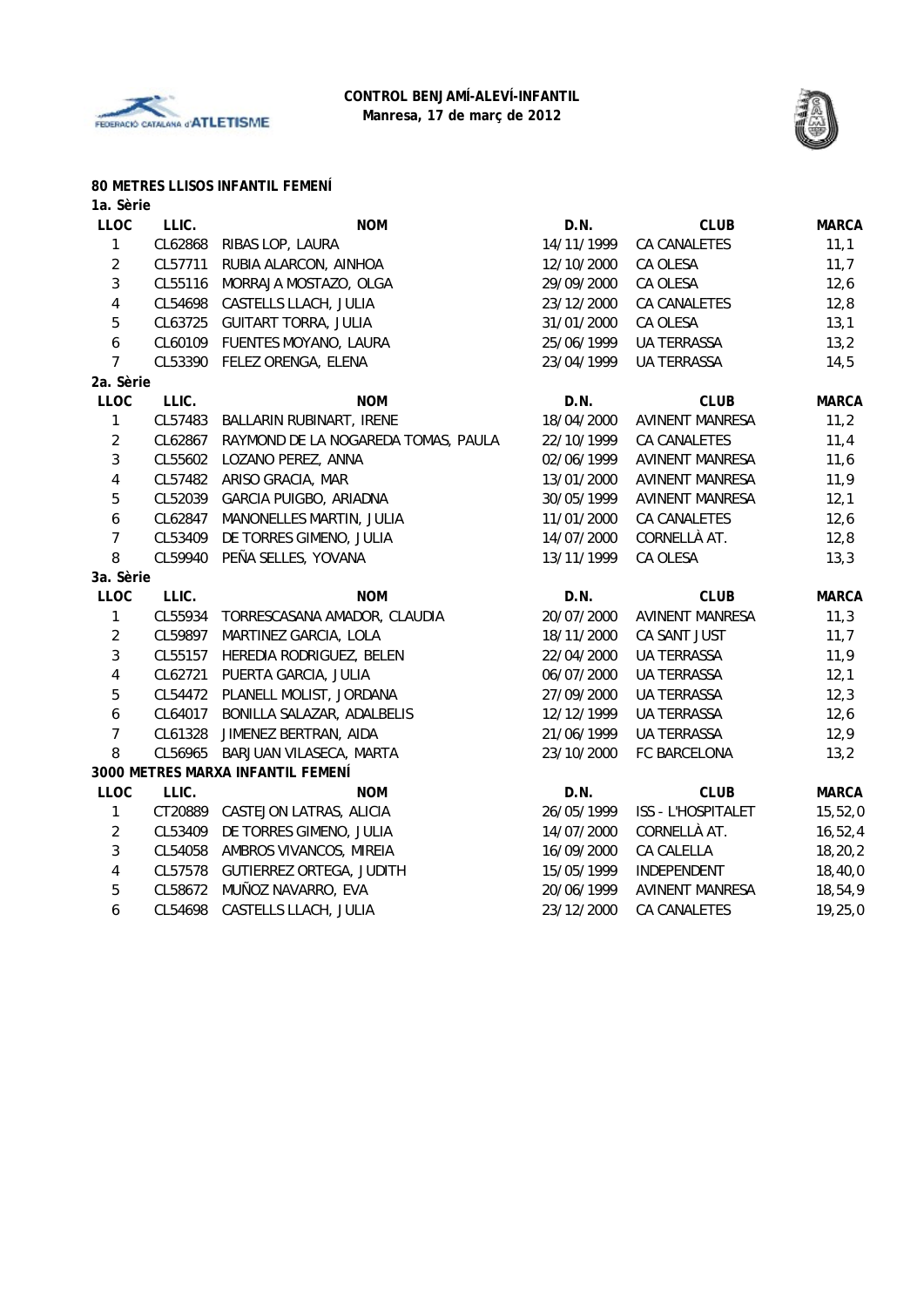



#### **SALT DE LLARGADA INFANTIL FEMENÍ**

| <b>LLOC</b>      | LLIC.   | <b>NOM</b>                            | D.N.       | <b>CLUB</b>            | <b>MARCA</b> |
|------------------|---------|---------------------------------------|------------|------------------------|--------------|
| 1                | CL59897 | MARTINEZ GARCIA, LOLA                 | 18/11/2000 | CA SANT JUST           | 3,94         |
| $\overline{2}$   | CL57483 | BALLARIN RUBINART, IRENE              | 18/04/2000 | <b>AVINENT MANRESA</b> | 3,86         |
| 3                | CL52039 | GARCIA PUIGBO, ARIADNA                | 30/05/1999 | AVINENT MANRESA        | 3,82         |
| 4                | CL55931 | MEHAND EL HANKARI, SALMA              | 08/08/2000 | AVINENT MANRESA        | 3,80         |
| 5                | CL55602 | LOZANO PEREZ, ANNA                    | 02/06/1999 | AVINENT MANRESA        | 3,74         |
| $\boldsymbol{6}$ | CL57482 | ARISO GRACIA, MAR                     | 13/01/2000 | AVINENT MANRESA        | 3,68         |
| 7                | CL61328 | JIMENEZ BERTRAN, AIDA                 | 21/06/1999 | <b>UA TERRASSA</b>     | 3,60         |
| 8                | CL62721 | PUERTA GARCIA, JULIA                  | 06/07/2000 | UA TERRASSA            | 3,60         |
| 9                | CL55157 | HEREDIA RODRIGUEZ, BELEN              | 22/04/2000 | UA TERRASSA            | 3,51         |
| 10               | CL55116 | MORRAJA MOSTAZO, OLGA                 | 29/09/2000 | CA OLESA               | 3,39         |
| 11               | CL63725 | GUITART TORRA, JULIA                  | 31/01/2000 | CA OLESA               | 3,24         |
| 12               |         | CL54472 PLANELL MOLIST, JORDANA       | 27/09/2000 | UA TERRASSA            | 3,23         |
| 13               | CL64017 | BONILLA SALAZAR, ADALBELIS            | 12/12/1999 | UA TERRASSA            | 3,22         |
| 14               | CL57711 | RUBIA ALARCON, AINHOA                 | 12/10/2000 | CA OLESA               | 3,11         |
| 15               |         | CL59940 PEÑA SELLES, YOVANA           | 13/11/1999 | CA OLESA               | 3,11         |
| 16               |         | CL53390 FELEZ ORENGA, ELENA           | 23/04/1999 | <b>UA TERRASSA</b>     | 2,58         |
| 17               |         | CL60109 FUENTES MOYANO, LAURA         | 25/06/1999 | <b>UA TERRASSA</b>     | 2,55         |
|                  |         | LLANÇAMENT DE MARTELL INFANTIL FEMENÍ |            |                        |              |
| LLOC             | LLIC.   | <b>NOM</b>                            | D.N.       | <b>CLUB</b>            | <b>MARCA</b> |
| $\mathbf{1}$     |         | CL57483 BALLARIN RUBINART, IRENE      | 18/04/2000 | AVINENT MANRESA        | 20,36        |
| $\overline{2}$   | CL55602 | LOZANO PEREZ, ANNA                    | 02/06/1999 | AVINENT MANRESA        | 19,93        |
| 3                | CL52039 | GARCIA PUIGBO, ARIADNA                | 30/05/1999 | <b>AVINENT MANRESA</b> | 19,41        |
| 4                | CL57482 | ARISO GRACIA, MAR                     | 13/01/2000 | AVINENT MANRESA        | 18,65        |
| 5                | CL55931 | MEHAND EL HANKARI, SALMA              | 08/08/2000 | AVINENT MANRESA        | 18,40        |
| 6                | CL55603 | PERARNAU MASSANES, MARTA              | 23/02/1999 | AVINENT MANRESA        | 14,65        |
| 7                | CL64321 | CASADO GARCIA, CRISTINA               | 16/03/2000 | AVINENT MANRESA        | 14,62        |
| 8                | CL58672 | MUÑOZ NAVARRO, EVA                    | 20/06/1999 | AVINENT MANRESA        | 14,58        |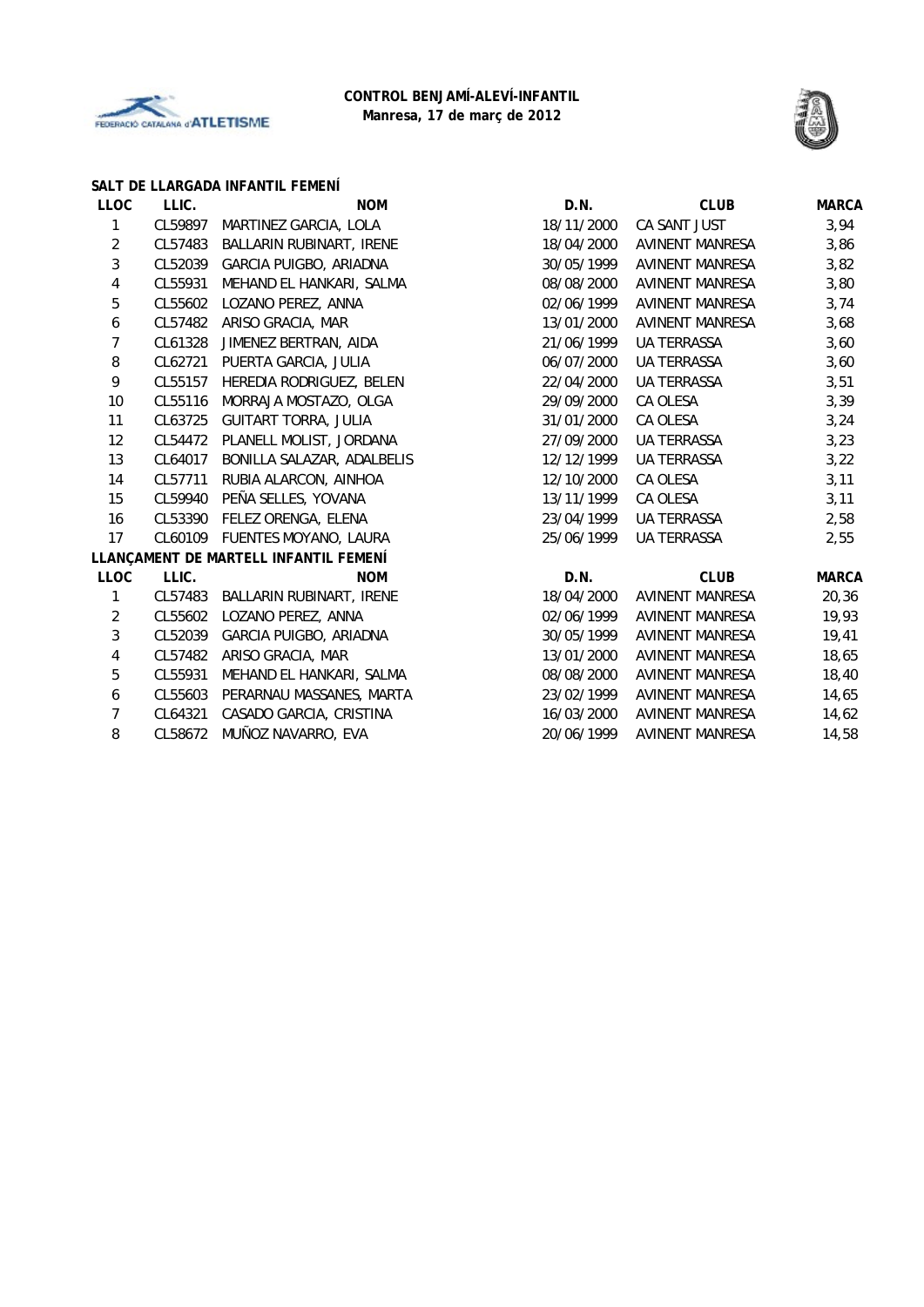



### **2000 METRES LLISOS ALEVÍ MASCULÍ**

| <b>LLOC</b>             | LLIC.   | <b>NOM</b>                       | D.N.       | <b>CLUB</b>            | <b>MARCA</b> |
|-------------------------|---------|----------------------------------|------------|------------------------|--------------|
| $\mathbf{1}$            | CL59516 | SALGADO CASTILLA, ALEX           | 03/07/2002 | FC BARCELONA           | 6,56,6       |
| $\overline{2}$          | CL55110 | LLORDELLA PINEDO, PAU            | 22/02/2001 | CA OLESA               | 7,23,5       |
| 3                       | CL62885 | KAJTIH KAJTIH, ANAS              | 31/03/2001 | FC BARCELONA           | 7,37,9       |
| $\overline{\mathbf{4}}$ | CL61231 | ALVAREZ CARACUEL, SERGI          | 04/05/2002 | <b>AVINENT MANRESA</b> | 7,40,3       |
| 5                       | CL58664 | FERNANDEZ SERRANO, MARC          | 30/12/2002 | <b>AVINENT MANRESA</b> | 7,44,0       |
| 6                       | CL59517 | LANCIS BALSCH, PAU               | 17/01/2002 | FC BARCELONA           | 7,46,3       |
| $\overline{7}$          | CL61235 | MOLINA GOMEZ, ERIC               | 24/01/2002 | <b>AVINENT MANRESA</b> | 7,53,7       |
| 8                       | CL58668 | JANE VILA, ERIC                  | 30/08/2001 | <b>AVINENT MANRESA</b> | 7,54,3       |
| 9                       | CL58679 | <b>TORRES VILA, MARC</b>         | 05/11/2002 | <b>AVINENT MANRESA</b> | 7,54,8       |
| 10                      | CL58670 | MESAS HERRANZ, ADRIA             | 03/09/2002 | <b>AVINENT MANRESA</b> | 7,57,3       |
| 11                      | CL57196 | MARI MORENO, JOAN                | 01/08/2001 | RIPOLLET UA            | 8, 19, 1     |
| 12                      | CL58612 | CASTELLS LLACH, JOSEP            | 30/08/2002 | CA CANALETES           | 8,48,6       |
| 13                      | CL62895 | ANDREU GERIQUE, DAVID            | 08/02/2002 | MARTORELL AC           | 9,02,1       |
| 14                      | CL64247 | MONTERO ARROYO, TRISTAN          | 30/07/2002 | RIPOLLET UA            | 9,04,8       |
| 15                      | CL61969 | DIAZ SAEZ, IVAN                  | 22/03/2002 | MARTORELL AC           | 9,14,7       |
|                         |         | 60 METRES TANQUES ALEVÍ MASCULÍ  |            |                        |              |
| 1A. SÈRIE               |         |                                  |            |                        |              |
| <b>LLOC</b>             | LLIC.   | <b>NOM</b>                       | D.N.       | <b>CLUB</b>            | <b>MARCA</b> |
| $\mathbf{1}$            | CL58664 | FERNANDEZ SERRANO, MARC          | 30/12/2002 | <b>AVINENT MANRESA</b> | 12,4         |
| $\overline{2}$          | CL58679 | <b>TORRES VILA, MARC</b>         | 05/11/2002 | <b>AVINENT MANRESA</b> | 12,7         |
| 3                       | CL61969 | DIAZ SAEZ, IVAN                  | 22/03/2002 | MARTORELL AC           | 13,0         |
| $\overline{4}$          | CL62174 | LOPEZ ZELAYA, NOEL               | 29/06/2002 | INDEPENDENT            | 13,4         |
| 5                       | CL61237 | SANTANACH PINTOR, PAU            | 16/07/2002 | <b>AVINENT MANRESA</b> | 13,6         |
| 2A. SÈRIE               |         |                                  |            |                        |              |
| <b>LLOC</b>             | LLIC.   | <b>NOM</b>                       | D.N.       | <b>CLUB</b>            | <b>MARCA</b> |
| 1                       | CL61235 | MOLINA GOMEZ, ERIC               | 24/01/2002 | AVINENT MANRESA        | 10,9         |
| $\overline{2}$          | CL59753 | CASELLAS NOTARIO, ORIOL          | 12/11/2001 | <b>AVINENT MANRESA</b> | 11,5         |
| 3                       | CL54758 | DE LA HOZ GARCIA, DANIEL         | 14/04/2001 | CA NOU BARRIS          | 11,7         |
| $\overline{\mathbf{4}}$ | CL58668 | JANE VILA, ERIC                  | 30/08/2001 | INDEPENDENT            | 12,0         |
| 5                       | CL61231 | ALVAREZ CARACUEL, SERGI          | 04/05/2002 | <b>AVINENT MANRESA</b> | 12,8         |
| 3A. SÈRIE               |         |                                  |            |                        |              |
| LLOC                    | LLIC.   | <b>NOM</b>                       | D.N.       | <b>CLUB</b>            | <b>MARCA</b> |
| 1                       | CL58612 | CASTELLS LLACH, JOSEP            | 30/08/2002 | CA CANALETES           | 11,9         |
| $\overline{2}$          | CL62895 | ANDREU GERIQUE, DAVID            | 08/02/2002 | MARTORELL AC           | 12, 2        |
| 3                       | CL58670 | MESAS HERRANZ, ADRIA             | 03/09/2002 | <b>AVINENT MANRESA</b> | 12,3         |
| $\overline{4}$          | CL64247 | MONTERO ARROYO, TRISTAN          | 30/07/2002 | INDEPENDENT            | 13,0         |
|                         |         | LLANÇAMENT DE DISC ALEVÍ MASCULÍ |            |                        |              |
| <b>LLOC</b>             | LLIC.   | <b>NOM</b>                       | D.N.       | <b>CLUB</b>            | <b>MARCA</b> |
| 1                       | CL61235 | MOLINA GOMEZ, ERIC               | 24/01/2002 | <b>AVINENT MANRESA</b> | 15, 10       |
| $\overline{2}$          | CL58664 | FERNANDEZ SERRANO, MARC          | 30/12/2002 | <b>AVINENT MANRESA</b> | 13,73        |
| 3                       | CL54758 | DE LA HOZ GARCIA, DANIEL         | 14/04/2001 | CA NOU BARRIS          | 13,48        |
| 4                       | CL58670 | MESAS HERRANZ, ADRIA             | 03/09/2002 | <b>AVINENT MANRESA</b> | 12, 77       |
| 5                       | CL59753 | CASELLAS NOTARIO, ORIOL          | 12/11/2001 | <b>AVINENT MANRESA</b> | 12,47        |
| 6                       | CL61969 | DIAZ SAEZ, IVAN                  | 22/03/2002 | MARTORELL AC           | 12, 19       |
| $\overline{7}$          | CL58679 | <b>TORRES VILA, MARC</b>         | 05/11/2002 | <b>AVINENT MANRESA</b> | 10,38        |
| 8                       | CL61231 | ALVAREZ CARACUEL, SERGI          | 04/05/2002 | AVINENT MANRESA        | 9,54         |
| 9                       | CL61237 | SANTANACH PINTOR, PAU            | 16/07/2002 | <b>AVINENT MANRESA</b> | 9,43         |
| 10                      | CL62895 | ANDREU GERIQUE, DAVID            | 08/02/2002 | MARTORELL AC           | 9,38         |
| 11                      | CL62174 | LOPEZ ZELAYA, NOEL               | 29/06/2002 | AVINENT MANRESA        | 8,55         |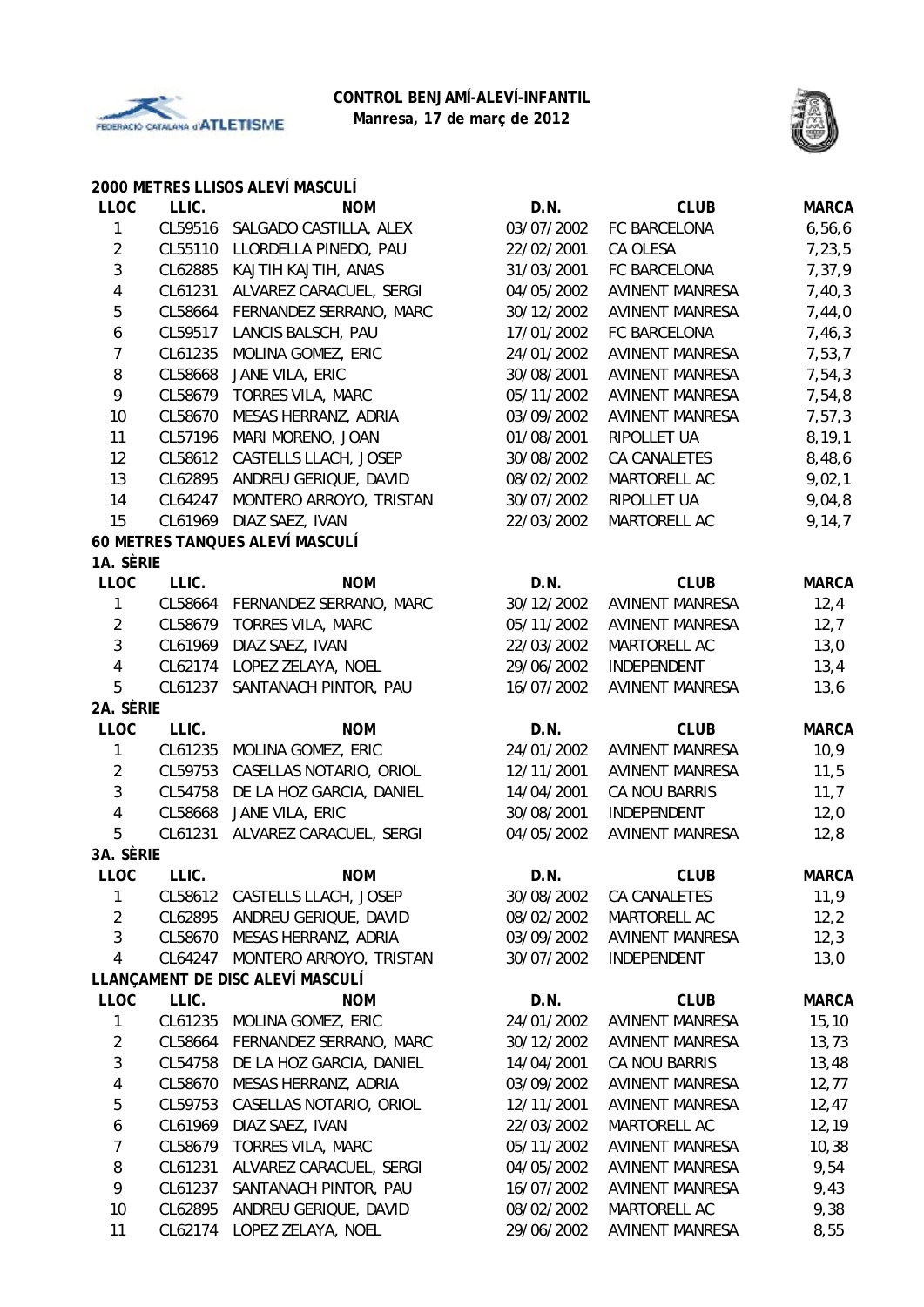



# **LLANÇAMENT DE PILOTA ALEVÍ MASCULÍ**

| <b>LLOC</b> | LLIC.   | <b>NOM</b>              | D.N.       | <b>CLUB</b>            | <b>MARCA</b> |
|-------------|---------|-------------------------|------------|------------------------|--------------|
|             | CL58664 | FERNANDEZ SERRANO, MARC | 30/12/2002 | <b>AVINENT MANRESA</b> | 25,40        |
| 2           | CL61235 | MOLINA GOMEZ, ERIC      | 24/01/2002 | <b>AVINENT MANRESA</b> | 24,00        |
| 3           | CL58612 | CASTELLS LLACH, JOSEP   | 30/08/2002 | CA CANALETES           | 20,71        |
| 4           | CL61237 | SANTANACH PINTOR, PAU   | 16/07/2002 | AVINENT MANRESA        | 20,57        |
| 5           | CL57195 | MARTIN CALVO, ALEX      | 01/03/2002 | RIPOLLET UA            | 20,11        |
| 6           | CL58670 | MESAS HERRANZ, ADRIA    | 03/09/2002 | <b>AVINENT MANRESA</b> | 19,53        |
|             | CL61969 | DIAZ SAEZ, IVAN         | 22/03/2002 | MARTORELL AC           | 18,27        |
| 8           | CL62895 | ANDREU GERIQUE, DAVID   | 08/02/2002 | MARTORELL AC           | 16,09        |
| 9           | CL58668 | JANE VILA, ERIC         | 30/08/2001 | <b>AVINENT MANRESA</b> | 16,03        |
| 10          | CL58679 | TORRES VILA, MARC       | 05/11/2002 | <b>AVINENT MANRESA</b> | 14,40        |
| 11          | CL64247 | MONTERO ARROYO, TRISTAN | 30/07/2002 | RIPOLLET UA            | 13,97        |
| 12          | CL59753 | CASELLAS NOTARIO, ORIOL | 12/11/2001 | <b>AVINENT MANRESA</b> | 13,50        |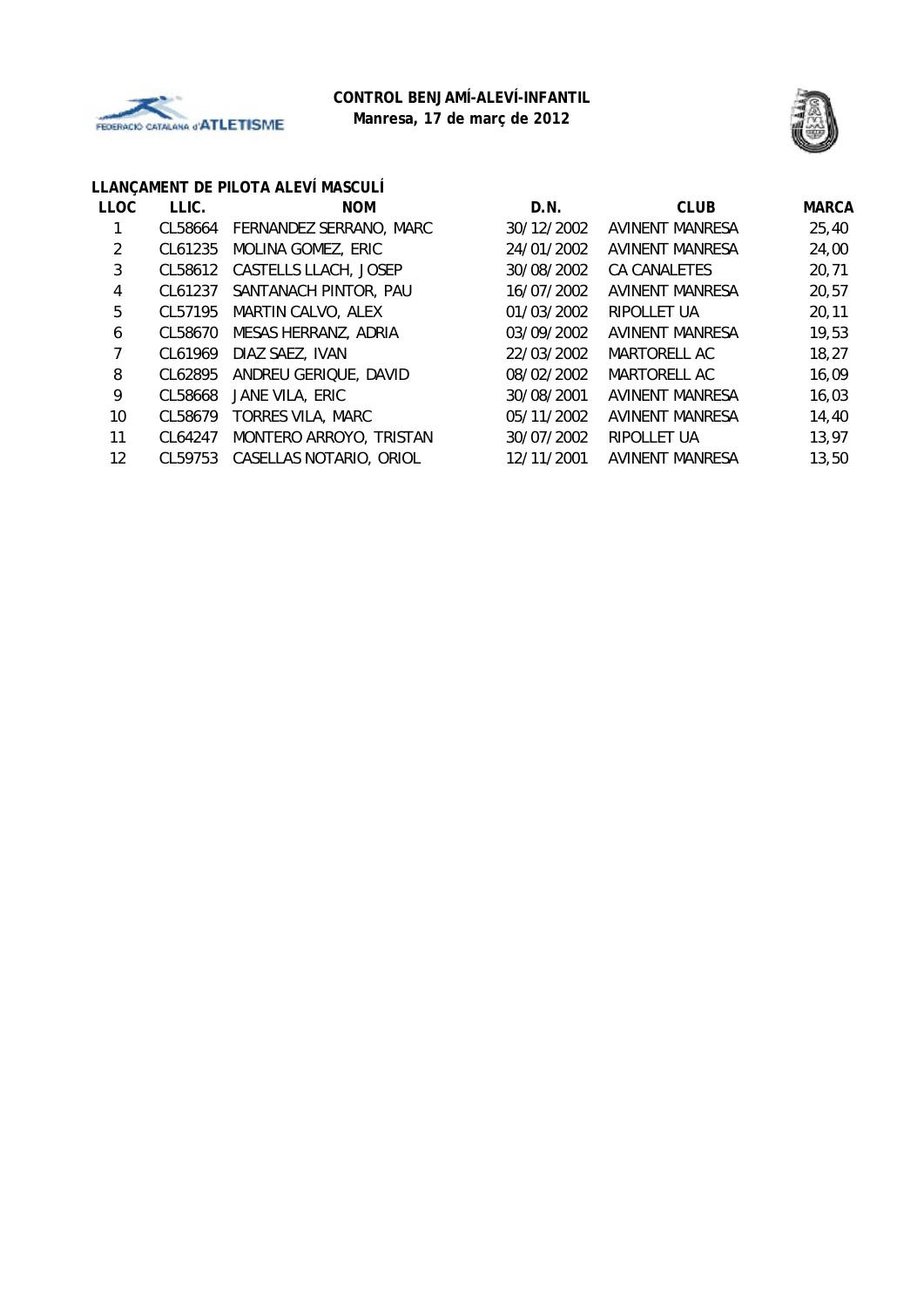



### **2000 METRES LLISOS ALEVÍ FEMENÍ**

| 13/03/2001<br>CL58227<br>FC BARCELONA<br>7,22,9<br>1<br>KAJTIH KAJTIH, INA<br>$\overline{2}$<br>ALCOLEA MORON, CLAUDIA<br>10/10/2002<br>7, 27, 1<br>CL58538<br>RIPOLLET UA<br>3<br>TARRAGO CLOP, MERITXELL<br>7,37,9<br>CL55583<br>13/01/2001<br><b>AVINENT MANRESA</b><br>4<br>CL55771<br>TERRON MARTINEZ, ANA<br>CG TARRAGONA<br>7,44,9<br>28/02/2001<br>5<br>CL59519<br>COBOS SANCHEZ, CLAUDIA<br>31/05/2002<br>FC BARCELONA<br>7,48,5<br>6<br>CL57657<br>CERDEIRA I CASALS, AINA<br>23/10/2001<br>CA OLESA<br>7,50,5<br>$\overline{7}$<br>CL60699<br>PLANAS COSTA, LAIA<br>CA IGUALADA<br>7,52,9<br>22/09/2002<br>8<br>8,02,2<br>CL62455<br>CORTES ALVAREZ, MARIONA<br>08/05/2002<br>MUNTANYENC S.CUGAT<br>9<br>CL63290<br>CASTAÑO GARCIA, LAIA<br>MARTORELL AC<br>8,07,2<br>27/12/2002<br>10<br>8,14,0<br>CL59529<br><b>GUARDADO MARTINEZ, GINA</b><br>29/08/2002<br>RIPOLLET UA<br>8,25,8<br>11<br>CL58933<br>MALDONADO GUILERA, LAURA<br>21/02/2001<br>MUNTANYENC S.CUGAT<br>8,31,5<br>12<br>CL61273<br>DORDAL MATEOS, BERTA<br>12/10/2002<br>MUNTANYENC S.CUGAT<br>13<br>CL62881<br>MARATA CODINA, BERTA<br>17/12/2002<br>FC BARCELONA<br>8,42,5<br>14<br>CL61983<br>JORBA VERA, ANA<br>17/01/2001<br>MARTORELL AC<br>8,43,2<br>15<br>TARRAGO CLOP, MERITXELL<br>CL55583<br>13/01/2001<br><b>AVINENT MANRESA</b><br>8,49,2<br>16<br>CL61965<br>MARTORELL AC<br>9,07,6<br>CINTO GUILABERT, MIREIA<br>07/05/2002<br>17<br><b>AVINENT MANRESA</b><br>9,20,9<br>CL58669<br>JORBA LLOSES, CELIA<br>14/06/2002<br>9,21,2<br>18<br>DELGADO TORRERO, DESIREE<br>RIPOLLET UA<br>CL63914<br>30/05/2002<br>9,49,4<br>19<br>MUÑOZ MARQUEZ, LUCIA<br>05/08/2004<br>UA BARBERÀ<br>CL63423<br>20<br>CL63801<br>ESTRUCH ESCAMEZ, MERITXELL<br>12/05/2001<br><b>AVINENT MANRESA</b><br>9,50,0<br>21<br>CL61239<br>TRAPE BERENGUER, ARIADNA<br>01/09/2002<br><b>AVINENT MANRESA</b><br>9,50,2<br>22<br>9,54,1<br>CL62002<br>NIETO CAPUZ, NORA<br>17/04/2001<br>MARTORELL AC<br>23<br>SERRANO OLIVER, AURA<br>07/05/2002<br>11, 12, 6<br>CL62912<br>MARTORELL AC<br>60 METRES TANQUES ALEVÍ FEMENÍ<br>1A. SÈRIE<br><b>LLOC</b><br>LLIC.<br><b>NOM</b><br>D.N.<br><b>CLUB</b><br><b>MARCA</b><br>18/01/2002<br>10, 8<br>1<br>CL61093<br>DEVERS CANTERO, JUDIT<br><b>AVINENT MANRESA</b><br>$\overline{2}$<br>CL60616<br>LAGO LORES, ISABELA<br>01/03/2002<br>CA IGUALADA<br>11,3<br>3<br>AVINENT MANRESA<br>CL56678<br>TARRAGO CLOP, NURIA<br>13/01/2001<br>12,3<br>4<br>CL64323<br>SOLER VAZQUEZ, RUTH<br>31/01/2001<br>INDEPENDENT<br>12,6<br>5<br>CL59518<br>AVILES GUITERAS, PAULA<br>24/09/2001<br>FC BARCELONA<br>14,4<br>DELGADO TORRERO, DESIREE<br>30/05/2002<br>RIPOLLET UA<br>14,8<br>6<br>CL63914<br>2A. SERIE<br><b>LLOC</b><br>LLIC.<br><b>NOM</b><br>D.N.<br><b>CLUB</b><br><b>MARCA</b><br>1<br>13/02/2001<br>CL54826<br>VILA SANCHEZ, DIWA<br>CORNELLÀ AT.<br>11,1<br>$\overline{2}$<br>CL55583<br>TARRAGO CLOP, MERITXELL<br>13/01/2001<br><b>AVINENT MANRESA</b><br>11,3<br>3<br>CL59529<br><b>GUARDADO MARTINEZ, GINA</b><br>29/08/2002<br>RIPOLLET UA<br>12,6<br>4<br>13,9<br>CL62175<br>MARTINEZ ISART, JUDITH<br>12/04/2001<br>INDEPENDENT<br>5<br>CL63801<br>ESTRUCH ESCAMEZ, MERITXELL<br>12/05/2001<br><b>AVINENT MANRESA</b><br>14,2<br>NIETO CAPUZ, NORA<br>17/04/2001<br>MARTORELL AC<br>6<br>CL62002<br>14, 4<br>3A. SÈRIE<br><b>LLOC</b><br>LLIC.<br><b>NOM</b><br><b>MARCA</b><br>D.N.<br><b>CLUB</b><br>10/09/2001<br>1<br>CL61976<br>GOMEZ RODRIGUEZ, SARA<br>MARTORELL AC<br>11,8<br>$\overline{2}$<br>CL61983<br>JORBA VERA, ANA<br>17/01/2001<br>MARTORELL AC<br>12,1<br>3<br>PINTO VILA, GRISELDA<br>CL62180<br>07/05/2001<br><b>AVINENT MANRESA</b><br>12,4<br>CALDERON GARCIA, ALBA<br>4<br>CL57194<br>10/10/2001<br>INDEPENDENT<br>12,8<br>5<br>CL61239<br>TRAPE BERENGUER, ARIADNA<br>01/09/2002<br><b>AVINENT MANRESA</b><br>15,6<br>PIEROLA MAÑAS, LAURA<br>6<br>CL59772<br>22/06/2001<br>AVINENT MANRESA<br>16,3<br>4A. SÈRIE | <b>LLOC</b> | LLIC. | <b>NOM</b> | D.N. | <b>CLUB</b> | <b>MARCA</b> |
|----------------------------------------------------------------------------------------------------------------------------------------------------------------------------------------------------------------------------------------------------------------------------------------------------------------------------------------------------------------------------------------------------------------------------------------------------------------------------------------------------------------------------------------------------------------------------------------------------------------------------------------------------------------------------------------------------------------------------------------------------------------------------------------------------------------------------------------------------------------------------------------------------------------------------------------------------------------------------------------------------------------------------------------------------------------------------------------------------------------------------------------------------------------------------------------------------------------------------------------------------------------------------------------------------------------------------------------------------------------------------------------------------------------------------------------------------------------------------------------------------------------------------------------------------------------------------------------------------------------------------------------------------------------------------------------------------------------------------------------------------------------------------------------------------------------------------------------------------------------------------------------------------------------------------------------------------------------------------------------------------------------------------------------------------------------------------------------------------------------------------------------------------------------------------------------------------------------------------------------------------------------------------------------------------------------------------------------------------------------------------------------------------------------------------------------------------------------------------------------------------------------------------------------------------------------------------------------------------------------------------------------------------------------------------------------------------------------------------------------------------------------------------------------------------------------------------------------------------------------------------------------------------------------------------------------------------------------------------------------------------------------------------------------------------------------------------------------------------------------------------------------------------------------------------------------------------------------------------------------------------------------------------------------------------------------------------------------------------------------------------------------------------------------------------------------------------------------------------------------------------------------------------------------------------------------------------------------------------------------------------------------------------------------------------------------------------------------------------------------------------------------------------------------------------------------------------------------------------------------------------------------------------------------------------------------------------------------|-------------|-------|------------|------|-------------|--------------|
|                                                                                                                                                                                                                                                                                                                                                                                                                                                                                                                                                                                                                                                                                                                                                                                                                                                                                                                                                                                                                                                                                                                                                                                                                                                                                                                                                                                                                                                                                                                                                                                                                                                                                                                                                                                                                                                                                                                                                                                                                                                                                                                                                                                                                                                                                                                                                                                                                                                                                                                                                                                                                                                                                                                                                                                                                                                                                                                                                                                                                                                                                                                                                                                                                                                                                                                                                                                                                                                                                                                                                                                                                                                                                                                                                                                                                                                                                                                                                                |             |       |            |      |             |              |
|                                                                                                                                                                                                                                                                                                                                                                                                                                                                                                                                                                                                                                                                                                                                                                                                                                                                                                                                                                                                                                                                                                                                                                                                                                                                                                                                                                                                                                                                                                                                                                                                                                                                                                                                                                                                                                                                                                                                                                                                                                                                                                                                                                                                                                                                                                                                                                                                                                                                                                                                                                                                                                                                                                                                                                                                                                                                                                                                                                                                                                                                                                                                                                                                                                                                                                                                                                                                                                                                                                                                                                                                                                                                                                                                                                                                                                                                                                                                                                |             |       |            |      |             |              |
|                                                                                                                                                                                                                                                                                                                                                                                                                                                                                                                                                                                                                                                                                                                                                                                                                                                                                                                                                                                                                                                                                                                                                                                                                                                                                                                                                                                                                                                                                                                                                                                                                                                                                                                                                                                                                                                                                                                                                                                                                                                                                                                                                                                                                                                                                                                                                                                                                                                                                                                                                                                                                                                                                                                                                                                                                                                                                                                                                                                                                                                                                                                                                                                                                                                                                                                                                                                                                                                                                                                                                                                                                                                                                                                                                                                                                                                                                                                                                                |             |       |            |      |             |              |
|                                                                                                                                                                                                                                                                                                                                                                                                                                                                                                                                                                                                                                                                                                                                                                                                                                                                                                                                                                                                                                                                                                                                                                                                                                                                                                                                                                                                                                                                                                                                                                                                                                                                                                                                                                                                                                                                                                                                                                                                                                                                                                                                                                                                                                                                                                                                                                                                                                                                                                                                                                                                                                                                                                                                                                                                                                                                                                                                                                                                                                                                                                                                                                                                                                                                                                                                                                                                                                                                                                                                                                                                                                                                                                                                                                                                                                                                                                                                                                |             |       |            |      |             |              |
|                                                                                                                                                                                                                                                                                                                                                                                                                                                                                                                                                                                                                                                                                                                                                                                                                                                                                                                                                                                                                                                                                                                                                                                                                                                                                                                                                                                                                                                                                                                                                                                                                                                                                                                                                                                                                                                                                                                                                                                                                                                                                                                                                                                                                                                                                                                                                                                                                                                                                                                                                                                                                                                                                                                                                                                                                                                                                                                                                                                                                                                                                                                                                                                                                                                                                                                                                                                                                                                                                                                                                                                                                                                                                                                                                                                                                                                                                                                                                                |             |       |            |      |             |              |
|                                                                                                                                                                                                                                                                                                                                                                                                                                                                                                                                                                                                                                                                                                                                                                                                                                                                                                                                                                                                                                                                                                                                                                                                                                                                                                                                                                                                                                                                                                                                                                                                                                                                                                                                                                                                                                                                                                                                                                                                                                                                                                                                                                                                                                                                                                                                                                                                                                                                                                                                                                                                                                                                                                                                                                                                                                                                                                                                                                                                                                                                                                                                                                                                                                                                                                                                                                                                                                                                                                                                                                                                                                                                                                                                                                                                                                                                                                                                                                |             |       |            |      |             |              |
|                                                                                                                                                                                                                                                                                                                                                                                                                                                                                                                                                                                                                                                                                                                                                                                                                                                                                                                                                                                                                                                                                                                                                                                                                                                                                                                                                                                                                                                                                                                                                                                                                                                                                                                                                                                                                                                                                                                                                                                                                                                                                                                                                                                                                                                                                                                                                                                                                                                                                                                                                                                                                                                                                                                                                                                                                                                                                                                                                                                                                                                                                                                                                                                                                                                                                                                                                                                                                                                                                                                                                                                                                                                                                                                                                                                                                                                                                                                                                                |             |       |            |      |             |              |
|                                                                                                                                                                                                                                                                                                                                                                                                                                                                                                                                                                                                                                                                                                                                                                                                                                                                                                                                                                                                                                                                                                                                                                                                                                                                                                                                                                                                                                                                                                                                                                                                                                                                                                                                                                                                                                                                                                                                                                                                                                                                                                                                                                                                                                                                                                                                                                                                                                                                                                                                                                                                                                                                                                                                                                                                                                                                                                                                                                                                                                                                                                                                                                                                                                                                                                                                                                                                                                                                                                                                                                                                                                                                                                                                                                                                                                                                                                                                                                |             |       |            |      |             |              |
|                                                                                                                                                                                                                                                                                                                                                                                                                                                                                                                                                                                                                                                                                                                                                                                                                                                                                                                                                                                                                                                                                                                                                                                                                                                                                                                                                                                                                                                                                                                                                                                                                                                                                                                                                                                                                                                                                                                                                                                                                                                                                                                                                                                                                                                                                                                                                                                                                                                                                                                                                                                                                                                                                                                                                                                                                                                                                                                                                                                                                                                                                                                                                                                                                                                                                                                                                                                                                                                                                                                                                                                                                                                                                                                                                                                                                                                                                                                                                                |             |       |            |      |             |              |
|                                                                                                                                                                                                                                                                                                                                                                                                                                                                                                                                                                                                                                                                                                                                                                                                                                                                                                                                                                                                                                                                                                                                                                                                                                                                                                                                                                                                                                                                                                                                                                                                                                                                                                                                                                                                                                                                                                                                                                                                                                                                                                                                                                                                                                                                                                                                                                                                                                                                                                                                                                                                                                                                                                                                                                                                                                                                                                                                                                                                                                                                                                                                                                                                                                                                                                                                                                                                                                                                                                                                                                                                                                                                                                                                                                                                                                                                                                                                                                |             |       |            |      |             |              |
|                                                                                                                                                                                                                                                                                                                                                                                                                                                                                                                                                                                                                                                                                                                                                                                                                                                                                                                                                                                                                                                                                                                                                                                                                                                                                                                                                                                                                                                                                                                                                                                                                                                                                                                                                                                                                                                                                                                                                                                                                                                                                                                                                                                                                                                                                                                                                                                                                                                                                                                                                                                                                                                                                                                                                                                                                                                                                                                                                                                                                                                                                                                                                                                                                                                                                                                                                                                                                                                                                                                                                                                                                                                                                                                                                                                                                                                                                                                                                                |             |       |            |      |             |              |
|                                                                                                                                                                                                                                                                                                                                                                                                                                                                                                                                                                                                                                                                                                                                                                                                                                                                                                                                                                                                                                                                                                                                                                                                                                                                                                                                                                                                                                                                                                                                                                                                                                                                                                                                                                                                                                                                                                                                                                                                                                                                                                                                                                                                                                                                                                                                                                                                                                                                                                                                                                                                                                                                                                                                                                                                                                                                                                                                                                                                                                                                                                                                                                                                                                                                                                                                                                                                                                                                                                                                                                                                                                                                                                                                                                                                                                                                                                                                                                |             |       |            |      |             |              |
|                                                                                                                                                                                                                                                                                                                                                                                                                                                                                                                                                                                                                                                                                                                                                                                                                                                                                                                                                                                                                                                                                                                                                                                                                                                                                                                                                                                                                                                                                                                                                                                                                                                                                                                                                                                                                                                                                                                                                                                                                                                                                                                                                                                                                                                                                                                                                                                                                                                                                                                                                                                                                                                                                                                                                                                                                                                                                                                                                                                                                                                                                                                                                                                                                                                                                                                                                                                                                                                                                                                                                                                                                                                                                                                                                                                                                                                                                                                                                                |             |       |            |      |             |              |
|                                                                                                                                                                                                                                                                                                                                                                                                                                                                                                                                                                                                                                                                                                                                                                                                                                                                                                                                                                                                                                                                                                                                                                                                                                                                                                                                                                                                                                                                                                                                                                                                                                                                                                                                                                                                                                                                                                                                                                                                                                                                                                                                                                                                                                                                                                                                                                                                                                                                                                                                                                                                                                                                                                                                                                                                                                                                                                                                                                                                                                                                                                                                                                                                                                                                                                                                                                                                                                                                                                                                                                                                                                                                                                                                                                                                                                                                                                                                                                |             |       |            |      |             |              |
|                                                                                                                                                                                                                                                                                                                                                                                                                                                                                                                                                                                                                                                                                                                                                                                                                                                                                                                                                                                                                                                                                                                                                                                                                                                                                                                                                                                                                                                                                                                                                                                                                                                                                                                                                                                                                                                                                                                                                                                                                                                                                                                                                                                                                                                                                                                                                                                                                                                                                                                                                                                                                                                                                                                                                                                                                                                                                                                                                                                                                                                                                                                                                                                                                                                                                                                                                                                                                                                                                                                                                                                                                                                                                                                                                                                                                                                                                                                                                                |             |       |            |      |             |              |
|                                                                                                                                                                                                                                                                                                                                                                                                                                                                                                                                                                                                                                                                                                                                                                                                                                                                                                                                                                                                                                                                                                                                                                                                                                                                                                                                                                                                                                                                                                                                                                                                                                                                                                                                                                                                                                                                                                                                                                                                                                                                                                                                                                                                                                                                                                                                                                                                                                                                                                                                                                                                                                                                                                                                                                                                                                                                                                                                                                                                                                                                                                                                                                                                                                                                                                                                                                                                                                                                                                                                                                                                                                                                                                                                                                                                                                                                                                                                                                |             |       |            |      |             |              |
|                                                                                                                                                                                                                                                                                                                                                                                                                                                                                                                                                                                                                                                                                                                                                                                                                                                                                                                                                                                                                                                                                                                                                                                                                                                                                                                                                                                                                                                                                                                                                                                                                                                                                                                                                                                                                                                                                                                                                                                                                                                                                                                                                                                                                                                                                                                                                                                                                                                                                                                                                                                                                                                                                                                                                                                                                                                                                                                                                                                                                                                                                                                                                                                                                                                                                                                                                                                                                                                                                                                                                                                                                                                                                                                                                                                                                                                                                                                                                                |             |       |            |      |             |              |
|                                                                                                                                                                                                                                                                                                                                                                                                                                                                                                                                                                                                                                                                                                                                                                                                                                                                                                                                                                                                                                                                                                                                                                                                                                                                                                                                                                                                                                                                                                                                                                                                                                                                                                                                                                                                                                                                                                                                                                                                                                                                                                                                                                                                                                                                                                                                                                                                                                                                                                                                                                                                                                                                                                                                                                                                                                                                                                                                                                                                                                                                                                                                                                                                                                                                                                                                                                                                                                                                                                                                                                                                                                                                                                                                                                                                                                                                                                                                                                |             |       |            |      |             |              |
|                                                                                                                                                                                                                                                                                                                                                                                                                                                                                                                                                                                                                                                                                                                                                                                                                                                                                                                                                                                                                                                                                                                                                                                                                                                                                                                                                                                                                                                                                                                                                                                                                                                                                                                                                                                                                                                                                                                                                                                                                                                                                                                                                                                                                                                                                                                                                                                                                                                                                                                                                                                                                                                                                                                                                                                                                                                                                                                                                                                                                                                                                                                                                                                                                                                                                                                                                                                                                                                                                                                                                                                                                                                                                                                                                                                                                                                                                                                                                                |             |       |            |      |             |              |
|                                                                                                                                                                                                                                                                                                                                                                                                                                                                                                                                                                                                                                                                                                                                                                                                                                                                                                                                                                                                                                                                                                                                                                                                                                                                                                                                                                                                                                                                                                                                                                                                                                                                                                                                                                                                                                                                                                                                                                                                                                                                                                                                                                                                                                                                                                                                                                                                                                                                                                                                                                                                                                                                                                                                                                                                                                                                                                                                                                                                                                                                                                                                                                                                                                                                                                                                                                                                                                                                                                                                                                                                                                                                                                                                                                                                                                                                                                                                                                |             |       |            |      |             |              |
|                                                                                                                                                                                                                                                                                                                                                                                                                                                                                                                                                                                                                                                                                                                                                                                                                                                                                                                                                                                                                                                                                                                                                                                                                                                                                                                                                                                                                                                                                                                                                                                                                                                                                                                                                                                                                                                                                                                                                                                                                                                                                                                                                                                                                                                                                                                                                                                                                                                                                                                                                                                                                                                                                                                                                                                                                                                                                                                                                                                                                                                                                                                                                                                                                                                                                                                                                                                                                                                                                                                                                                                                                                                                                                                                                                                                                                                                                                                                                                |             |       |            |      |             |              |
|                                                                                                                                                                                                                                                                                                                                                                                                                                                                                                                                                                                                                                                                                                                                                                                                                                                                                                                                                                                                                                                                                                                                                                                                                                                                                                                                                                                                                                                                                                                                                                                                                                                                                                                                                                                                                                                                                                                                                                                                                                                                                                                                                                                                                                                                                                                                                                                                                                                                                                                                                                                                                                                                                                                                                                                                                                                                                                                                                                                                                                                                                                                                                                                                                                                                                                                                                                                                                                                                                                                                                                                                                                                                                                                                                                                                                                                                                                                                                                |             |       |            |      |             |              |
|                                                                                                                                                                                                                                                                                                                                                                                                                                                                                                                                                                                                                                                                                                                                                                                                                                                                                                                                                                                                                                                                                                                                                                                                                                                                                                                                                                                                                                                                                                                                                                                                                                                                                                                                                                                                                                                                                                                                                                                                                                                                                                                                                                                                                                                                                                                                                                                                                                                                                                                                                                                                                                                                                                                                                                                                                                                                                                                                                                                                                                                                                                                                                                                                                                                                                                                                                                                                                                                                                                                                                                                                                                                                                                                                                                                                                                                                                                                                                                |             |       |            |      |             |              |
|                                                                                                                                                                                                                                                                                                                                                                                                                                                                                                                                                                                                                                                                                                                                                                                                                                                                                                                                                                                                                                                                                                                                                                                                                                                                                                                                                                                                                                                                                                                                                                                                                                                                                                                                                                                                                                                                                                                                                                                                                                                                                                                                                                                                                                                                                                                                                                                                                                                                                                                                                                                                                                                                                                                                                                                                                                                                                                                                                                                                                                                                                                                                                                                                                                                                                                                                                                                                                                                                                                                                                                                                                                                                                                                                                                                                                                                                                                                                                                |             |       |            |      |             |              |
|                                                                                                                                                                                                                                                                                                                                                                                                                                                                                                                                                                                                                                                                                                                                                                                                                                                                                                                                                                                                                                                                                                                                                                                                                                                                                                                                                                                                                                                                                                                                                                                                                                                                                                                                                                                                                                                                                                                                                                                                                                                                                                                                                                                                                                                                                                                                                                                                                                                                                                                                                                                                                                                                                                                                                                                                                                                                                                                                                                                                                                                                                                                                                                                                                                                                                                                                                                                                                                                                                                                                                                                                                                                                                                                                                                                                                                                                                                                                                                |             |       |            |      |             |              |
|                                                                                                                                                                                                                                                                                                                                                                                                                                                                                                                                                                                                                                                                                                                                                                                                                                                                                                                                                                                                                                                                                                                                                                                                                                                                                                                                                                                                                                                                                                                                                                                                                                                                                                                                                                                                                                                                                                                                                                                                                                                                                                                                                                                                                                                                                                                                                                                                                                                                                                                                                                                                                                                                                                                                                                                                                                                                                                                                                                                                                                                                                                                                                                                                                                                                                                                                                                                                                                                                                                                                                                                                                                                                                                                                                                                                                                                                                                                                                                |             |       |            |      |             |              |
|                                                                                                                                                                                                                                                                                                                                                                                                                                                                                                                                                                                                                                                                                                                                                                                                                                                                                                                                                                                                                                                                                                                                                                                                                                                                                                                                                                                                                                                                                                                                                                                                                                                                                                                                                                                                                                                                                                                                                                                                                                                                                                                                                                                                                                                                                                                                                                                                                                                                                                                                                                                                                                                                                                                                                                                                                                                                                                                                                                                                                                                                                                                                                                                                                                                                                                                                                                                                                                                                                                                                                                                                                                                                                                                                                                                                                                                                                                                                                                |             |       |            |      |             |              |
|                                                                                                                                                                                                                                                                                                                                                                                                                                                                                                                                                                                                                                                                                                                                                                                                                                                                                                                                                                                                                                                                                                                                                                                                                                                                                                                                                                                                                                                                                                                                                                                                                                                                                                                                                                                                                                                                                                                                                                                                                                                                                                                                                                                                                                                                                                                                                                                                                                                                                                                                                                                                                                                                                                                                                                                                                                                                                                                                                                                                                                                                                                                                                                                                                                                                                                                                                                                                                                                                                                                                                                                                                                                                                                                                                                                                                                                                                                                                                                |             |       |            |      |             |              |
|                                                                                                                                                                                                                                                                                                                                                                                                                                                                                                                                                                                                                                                                                                                                                                                                                                                                                                                                                                                                                                                                                                                                                                                                                                                                                                                                                                                                                                                                                                                                                                                                                                                                                                                                                                                                                                                                                                                                                                                                                                                                                                                                                                                                                                                                                                                                                                                                                                                                                                                                                                                                                                                                                                                                                                                                                                                                                                                                                                                                                                                                                                                                                                                                                                                                                                                                                                                                                                                                                                                                                                                                                                                                                                                                                                                                                                                                                                                                                                |             |       |            |      |             |              |
|                                                                                                                                                                                                                                                                                                                                                                                                                                                                                                                                                                                                                                                                                                                                                                                                                                                                                                                                                                                                                                                                                                                                                                                                                                                                                                                                                                                                                                                                                                                                                                                                                                                                                                                                                                                                                                                                                                                                                                                                                                                                                                                                                                                                                                                                                                                                                                                                                                                                                                                                                                                                                                                                                                                                                                                                                                                                                                                                                                                                                                                                                                                                                                                                                                                                                                                                                                                                                                                                                                                                                                                                                                                                                                                                                                                                                                                                                                                                                                |             |       |            |      |             |              |
|                                                                                                                                                                                                                                                                                                                                                                                                                                                                                                                                                                                                                                                                                                                                                                                                                                                                                                                                                                                                                                                                                                                                                                                                                                                                                                                                                                                                                                                                                                                                                                                                                                                                                                                                                                                                                                                                                                                                                                                                                                                                                                                                                                                                                                                                                                                                                                                                                                                                                                                                                                                                                                                                                                                                                                                                                                                                                                                                                                                                                                                                                                                                                                                                                                                                                                                                                                                                                                                                                                                                                                                                                                                                                                                                                                                                                                                                                                                                                                |             |       |            |      |             |              |
|                                                                                                                                                                                                                                                                                                                                                                                                                                                                                                                                                                                                                                                                                                                                                                                                                                                                                                                                                                                                                                                                                                                                                                                                                                                                                                                                                                                                                                                                                                                                                                                                                                                                                                                                                                                                                                                                                                                                                                                                                                                                                                                                                                                                                                                                                                                                                                                                                                                                                                                                                                                                                                                                                                                                                                                                                                                                                                                                                                                                                                                                                                                                                                                                                                                                                                                                                                                                                                                                                                                                                                                                                                                                                                                                                                                                                                                                                                                                                                |             |       |            |      |             |              |
|                                                                                                                                                                                                                                                                                                                                                                                                                                                                                                                                                                                                                                                                                                                                                                                                                                                                                                                                                                                                                                                                                                                                                                                                                                                                                                                                                                                                                                                                                                                                                                                                                                                                                                                                                                                                                                                                                                                                                                                                                                                                                                                                                                                                                                                                                                                                                                                                                                                                                                                                                                                                                                                                                                                                                                                                                                                                                                                                                                                                                                                                                                                                                                                                                                                                                                                                                                                                                                                                                                                                                                                                                                                                                                                                                                                                                                                                                                                                                                |             |       |            |      |             |              |
|                                                                                                                                                                                                                                                                                                                                                                                                                                                                                                                                                                                                                                                                                                                                                                                                                                                                                                                                                                                                                                                                                                                                                                                                                                                                                                                                                                                                                                                                                                                                                                                                                                                                                                                                                                                                                                                                                                                                                                                                                                                                                                                                                                                                                                                                                                                                                                                                                                                                                                                                                                                                                                                                                                                                                                                                                                                                                                                                                                                                                                                                                                                                                                                                                                                                                                                                                                                                                                                                                                                                                                                                                                                                                                                                                                                                                                                                                                                                                                |             |       |            |      |             |              |
|                                                                                                                                                                                                                                                                                                                                                                                                                                                                                                                                                                                                                                                                                                                                                                                                                                                                                                                                                                                                                                                                                                                                                                                                                                                                                                                                                                                                                                                                                                                                                                                                                                                                                                                                                                                                                                                                                                                                                                                                                                                                                                                                                                                                                                                                                                                                                                                                                                                                                                                                                                                                                                                                                                                                                                                                                                                                                                                                                                                                                                                                                                                                                                                                                                                                                                                                                                                                                                                                                                                                                                                                                                                                                                                                                                                                                                                                                                                                                                |             |       |            |      |             |              |
|                                                                                                                                                                                                                                                                                                                                                                                                                                                                                                                                                                                                                                                                                                                                                                                                                                                                                                                                                                                                                                                                                                                                                                                                                                                                                                                                                                                                                                                                                                                                                                                                                                                                                                                                                                                                                                                                                                                                                                                                                                                                                                                                                                                                                                                                                                                                                                                                                                                                                                                                                                                                                                                                                                                                                                                                                                                                                                                                                                                                                                                                                                                                                                                                                                                                                                                                                                                                                                                                                                                                                                                                                                                                                                                                                                                                                                                                                                                                                                |             |       |            |      |             |              |
|                                                                                                                                                                                                                                                                                                                                                                                                                                                                                                                                                                                                                                                                                                                                                                                                                                                                                                                                                                                                                                                                                                                                                                                                                                                                                                                                                                                                                                                                                                                                                                                                                                                                                                                                                                                                                                                                                                                                                                                                                                                                                                                                                                                                                                                                                                                                                                                                                                                                                                                                                                                                                                                                                                                                                                                                                                                                                                                                                                                                                                                                                                                                                                                                                                                                                                                                                                                                                                                                                                                                                                                                                                                                                                                                                                                                                                                                                                                                                                |             |       |            |      |             |              |
|                                                                                                                                                                                                                                                                                                                                                                                                                                                                                                                                                                                                                                                                                                                                                                                                                                                                                                                                                                                                                                                                                                                                                                                                                                                                                                                                                                                                                                                                                                                                                                                                                                                                                                                                                                                                                                                                                                                                                                                                                                                                                                                                                                                                                                                                                                                                                                                                                                                                                                                                                                                                                                                                                                                                                                                                                                                                                                                                                                                                                                                                                                                                                                                                                                                                                                                                                                                                                                                                                                                                                                                                                                                                                                                                                                                                                                                                                                                                                                |             |       |            |      |             |              |
|                                                                                                                                                                                                                                                                                                                                                                                                                                                                                                                                                                                                                                                                                                                                                                                                                                                                                                                                                                                                                                                                                                                                                                                                                                                                                                                                                                                                                                                                                                                                                                                                                                                                                                                                                                                                                                                                                                                                                                                                                                                                                                                                                                                                                                                                                                                                                                                                                                                                                                                                                                                                                                                                                                                                                                                                                                                                                                                                                                                                                                                                                                                                                                                                                                                                                                                                                                                                                                                                                                                                                                                                                                                                                                                                                                                                                                                                                                                                                                |             |       |            |      |             |              |
|                                                                                                                                                                                                                                                                                                                                                                                                                                                                                                                                                                                                                                                                                                                                                                                                                                                                                                                                                                                                                                                                                                                                                                                                                                                                                                                                                                                                                                                                                                                                                                                                                                                                                                                                                                                                                                                                                                                                                                                                                                                                                                                                                                                                                                                                                                                                                                                                                                                                                                                                                                                                                                                                                                                                                                                                                                                                                                                                                                                                                                                                                                                                                                                                                                                                                                                                                                                                                                                                                                                                                                                                                                                                                                                                                                                                                                                                                                                                                                |             |       |            |      |             |              |
|                                                                                                                                                                                                                                                                                                                                                                                                                                                                                                                                                                                                                                                                                                                                                                                                                                                                                                                                                                                                                                                                                                                                                                                                                                                                                                                                                                                                                                                                                                                                                                                                                                                                                                                                                                                                                                                                                                                                                                                                                                                                                                                                                                                                                                                                                                                                                                                                                                                                                                                                                                                                                                                                                                                                                                                                                                                                                                                                                                                                                                                                                                                                                                                                                                                                                                                                                                                                                                                                                                                                                                                                                                                                                                                                                                                                                                                                                                                                                                |             |       |            |      |             |              |
|                                                                                                                                                                                                                                                                                                                                                                                                                                                                                                                                                                                                                                                                                                                                                                                                                                                                                                                                                                                                                                                                                                                                                                                                                                                                                                                                                                                                                                                                                                                                                                                                                                                                                                                                                                                                                                                                                                                                                                                                                                                                                                                                                                                                                                                                                                                                                                                                                                                                                                                                                                                                                                                                                                                                                                                                                                                                                                                                                                                                                                                                                                                                                                                                                                                                                                                                                                                                                                                                                                                                                                                                                                                                                                                                                                                                                                                                                                                                                                |             |       |            |      |             |              |
|                                                                                                                                                                                                                                                                                                                                                                                                                                                                                                                                                                                                                                                                                                                                                                                                                                                                                                                                                                                                                                                                                                                                                                                                                                                                                                                                                                                                                                                                                                                                                                                                                                                                                                                                                                                                                                                                                                                                                                                                                                                                                                                                                                                                                                                                                                                                                                                                                                                                                                                                                                                                                                                                                                                                                                                                                                                                                                                                                                                                                                                                                                                                                                                                                                                                                                                                                                                                                                                                                                                                                                                                                                                                                                                                                                                                                                                                                                                                                                |             |       |            |      |             |              |
|                                                                                                                                                                                                                                                                                                                                                                                                                                                                                                                                                                                                                                                                                                                                                                                                                                                                                                                                                                                                                                                                                                                                                                                                                                                                                                                                                                                                                                                                                                                                                                                                                                                                                                                                                                                                                                                                                                                                                                                                                                                                                                                                                                                                                                                                                                                                                                                                                                                                                                                                                                                                                                                                                                                                                                                                                                                                                                                                                                                                                                                                                                                                                                                                                                                                                                                                                                                                                                                                                                                                                                                                                                                                                                                                                                                                                                                                                                                                                                |             |       |            |      |             |              |
|                                                                                                                                                                                                                                                                                                                                                                                                                                                                                                                                                                                                                                                                                                                                                                                                                                                                                                                                                                                                                                                                                                                                                                                                                                                                                                                                                                                                                                                                                                                                                                                                                                                                                                                                                                                                                                                                                                                                                                                                                                                                                                                                                                                                                                                                                                                                                                                                                                                                                                                                                                                                                                                                                                                                                                                                                                                                                                                                                                                                                                                                                                                                                                                                                                                                                                                                                                                                                                                                                                                                                                                                                                                                                                                                                                                                                                                                                                                                                                |             |       |            |      |             |              |
|                                                                                                                                                                                                                                                                                                                                                                                                                                                                                                                                                                                                                                                                                                                                                                                                                                                                                                                                                                                                                                                                                                                                                                                                                                                                                                                                                                                                                                                                                                                                                                                                                                                                                                                                                                                                                                                                                                                                                                                                                                                                                                                                                                                                                                                                                                                                                                                                                                                                                                                                                                                                                                                                                                                                                                                                                                                                                                                                                                                                                                                                                                                                                                                                                                                                                                                                                                                                                                                                                                                                                                                                                                                                                                                                                                                                                                                                                                                                                                |             |       |            |      |             |              |
|                                                                                                                                                                                                                                                                                                                                                                                                                                                                                                                                                                                                                                                                                                                                                                                                                                                                                                                                                                                                                                                                                                                                                                                                                                                                                                                                                                                                                                                                                                                                                                                                                                                                                                                                                                                                                                                                                                                                                                                                                                                                                                                                                                                                                                                                                                                                                                                                                                                                                                                                                                                                                                                                                                                                                                                                                                                                                                                                                                                                                                                                                                                                                                                                                                                                                                                                                                                                                                                                                                                                                                                                                                                                                                                                                                                                                                                                                                                                                                |             |       |            |      |             |              |
|                                                                                                                                                                                                                                                                                                                                                                                                                                                                                                                                                                                                                                                                                                                                                                                                                                                                                                                                                                                                                                                                                                                                                                                                                                                                                                                                                                                                                                                                                                                                                                                                                                                                                                                                                                                                                                                                                                                                                                                                                                                                                                                                                                                                                                                                                                                                                                                                                                                                                                                                                                                                                                                                                                                                                                                                                                                                                                                                                                                                                                                                                                                                                                                                                                                                                                                                                                                                                                                                                                                                                                                                                                                                                                                                                                                                                                                                                                                                                                |             |       |            |      |             |              |
|                                                                                                                                                                                                                                                                                                                                                                                                                                                                                                                                                                                                                                                                                                                                                                                                                                                                                                                                                                                                                                                                                                                                                                                                                                                                                                                                                                                                                                                                                                                                                                                                                                                                                                                                                                                                                                                                                                                                                                                                                                                                                                                                                                                                                                                                                                                                                                                                                                                                                                                                                                                                                                                                                                                                                                                                                                                                                                                                                                                                                                                                                                                                                                                                                                                                                                                                                                                                                                                                                                                                                                                                                                                                                                                                                                                                                                                                                                                                                                |             |       |            |      |             |              |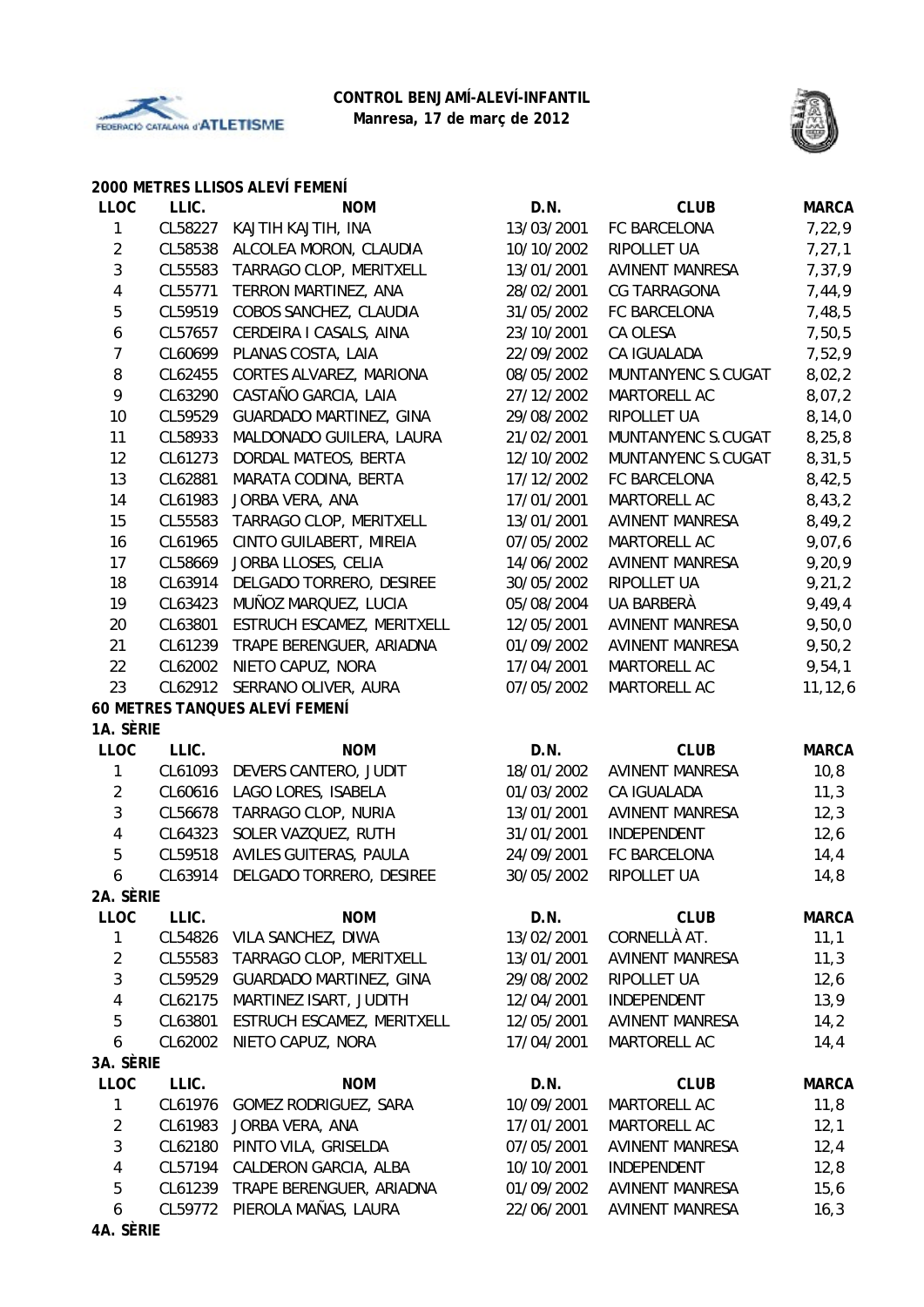

# **CONTROL BENJAMÍ-ALEVÍ-INFANTIL**

**Manresa, 17 de març de 2012**



| <b>LLOC</b>    | LLIC.   | <b>NOM</b>                     | D.N.       | <b>CLUB</b>            | <b>MARCA</b> |
|----------------|---------|--------------------------------|------------|------------------------|--------------|
| 1              | CL58659 | CANAL MARTINEZ, JUDITH         | 28/03/2002 | <b>AVINENT MANRESA</b> | 11,9         |
| $\overline{2}$ | CL59765 | LLADO MARTINEZ, MERITXELL      | 08/04/2002 | <b>AVINENT MANRESA</b> | 13,0         |
| 3              | CL63290 | CASTAÑO GARCIA, LAIA           | 27/12/2002 | MARTORELL AC           | 14,0         |
| 4              | CL58669 | JORBA LLOSES, CELIA            | 14/06/2002 | INDEPENDENT            | 14,2         |
| 5              | CL61659 | <b>GRAS LLOYDS, NURIA</b>      | 26/11/2002 | <b>AVINENT MANRESA</b> | 15,0         |
| 6              | CL62912 | SERRANO OLIVER, AURA           | 07/05/2002 | MARTORELL AC           | 16, 5        |
| 5A. SÈRIE      |         |                                |            |                        |              |
| <b>LLOC</b>    | LLIC.   | <b>NOM</b>                     | D.N.       | <b>CLUB</b>            | <b>MARCA</b> |
| 1              | CL58933 | MALDONADO GUILERA, LAURA       | 21/02/2001 | MUNTANYENC S.CUGAT     | 11,1         |
| $\overline{2}$ | CL62455 | CORTES ALVAREZ, MARIONA        | 08/05/2002 | MUNTANYENC S.CUGAT     | 12, 2        |
| 3              | CL61273 | DORDAL MATEOS, BERTA           | 12/10/2002 | MUNTANYENC S.CUGAT     | 12,7         |
| 4              | CL62463 | GONZALEZ MAURI, PAULA          | 27/03/2001 | INDEPENDENT            | 13,0         |
| 5              | CL61965 | CINTO GUILABERT, MIREIA        | 07/05/2002 | MARTORELL AC           | 13,8         |
|                |         | SALT DE LLARGADA ALEVÍ FEMENÍ  |            |                        |              |
| <b>LLOC</b>    | LLIC.   | <b>NOM</b>                     | D.N.       | <b>CLUB</b>            | <b>MARCA</b> |
| 1              | CL61093 | DEVERS CANTERO, JUDIT          | 18/01/2002 | <b>AVINENT MANRESA</b> | 3,74         |
| $\overline{2}$ | CL54826 | VILA SANCHEZ, DIWA             | 13/02/2001 | CORNELLÀ AT.           | 3,50         |
| 3              | CL60616 | LAGO LORES, ISABELA            | 01/03/2002 | CA IGUALADA            | 3,39         |
| 4              | CL62180 | PINTO VILA, GRISELDA           | 07/05/2001 | <b>AVINENT MANRESA</b> | 3,30         |
| 5              | CL58659 | CANAL MARTINEZ, JUDITH         | 28/03/2002 | <b>AVINENT MANRESA</b> | 3,21         |
| 6              | CL58933 | MALDONADO GUILERA, LAURA       | 21/02/2001 | MUNTANYENC S.CUGAT     | 3,07         |
| $\overline{7}$ | CL59765 | LLADO MARTINEZ, MERITXELL      | 08/04/2002 | <b>AVINENT MANRESA</b> | 3,04         |
| 8              | CL55582 | RIERA SATO, MARTA              | 29/09/2001 | <b>AVINENT MANRESA</b> | 3,04         |
| 9              | CL61273 | DORDAL MATEOS, BERTA           | 12/10/2002 | MUNTANYENC S.CUGAT     | 3,01         |
| 10             | CL60699 | PLANAS COSTA, LAIA             | 22/09/2002 | CA IGUALADA            | 2,99         |
| 11             | CL55771 | TERRON MARTINEZ, ANA           | 28/02/2001 | CG TARRAGONA           | 2,97         |
| 12             | CL61965 | CINTO GUILABERT, MIREIA        | 07/05/2002 | MARTORELL AC           | 2,94         |
| 13             | CL61983 | JORBA VERA, ANA                | 17/01/2001 | MARTORELL AC           | 2,93         |
| 14             | CL61273 | DORDAL MATEOS, BERTA           | 12/10/2002 | MUNTANYENC S.CUGAT     | 2,90         |
| 15             | CL55583 | TARRAGO CLOP, MERITXELL        | 13/01/2001 | <b>AVINENT MANRESA</b> | 2,88         |
| 16             | CL63801 | ESTRUCH ESCAMEZ, MERITXELL     | 12/05/2001 | <b>AVINENT MANRESA</b> | 2,73         |
| 17             | CL59529 | <b>GUARDADO MARTINEZ, GINA</b> | 29/08/2002 | RIPOLLET UA            | 2,73         |
| 18             | CL61976 | GOMEZ RODRIGUEZ, SARA          | 10/09/2001 | MARTORELL AC           | 2,68         |
| 19             | CL56678 | TARRAGO CLOP, NURIA            | 13/01/2001 | <b>AVINENT MANRESA</b> | 2,63         |
| 20             | CL58538 | ALCOLEA MORON, CLAUDIA         | 10/10/2002 | RIPOLLET UA            | 2,60         |
| 21             | CL62455 | CORTES ALVAREZ, MARIONA        | 08/05/2002 | MUNTANYENC S.CUGAT     | 2,57         |
| 22             | CL64323 | SOLER VAZQUEZ, RUTH            | 31/01/2001 | AVINENT MANRESA        | 2,56         |
| 23             | CL62002 | NIETO CAPUZ, NORA              | 17/04/2001 | MARTORELL AC           | 2,31         |
| 25             | CL63914 | DELGADO TORRERO, DESIREE       | 30/05/2002 | RIPOLLET UA            | 2,24         |
| 25             | CL57194 | CALDERON GARCIA, ALBA          | 10/10/2001 | RIPOLLET UA            | 2,26         |
| 26             | CL59772 | PIEROLA MAÑAS, LAURA           | 22/06/2001 | <b>AVINENT MANRESA</b> | 2,18         |
| 27             | CL62912 | SERRANO OLIVER, AURA           | 07/05/2002 | MARTORELL AC           | 2,13         |
| 28             | CL63290 | CASTAÑO GARCIA, LAIA           | 27/12/2002 | MARTORELL AC           | 2,15         |
| 29             | CL61659 | GRAS LLOYDS, NURIA             | 26/11/2002 | AVINENT MANRESA        | 1,87         |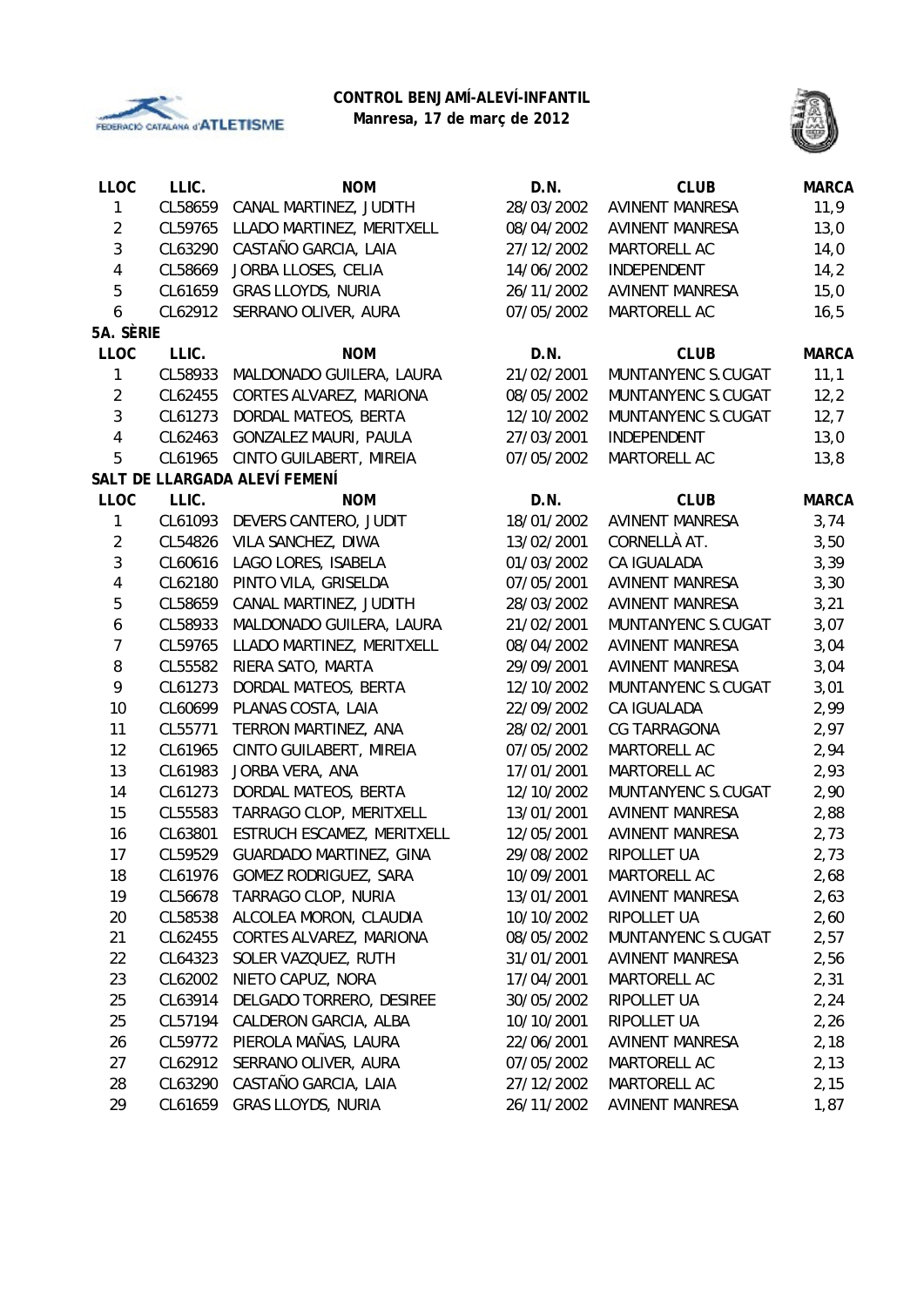



# **LLANÇAMENT DE DISC ALEVÍ FEMENÍ**

| <b>LLOC</b>    | LLIC.   | <b>NOM</b>                | D.N.       | <b>CLUB</b>            | <b>MARCA</b> |
|----------------|---------|---------------------------|------------|------------------------|--------------|
| 1              | CL60615 | LAGO LORES, TATIANA       | 09/07/2001 | CA IGUALADA            | 15, 16       |
| $\overline{2}$ | CL61983 | JORBA VERA, ANA           | 17/01/2001 | MARTORELL AC           | 14,48        |
| 3              | CL56678 | TARRAGO CLOP, NURIA       | 13/01/2001 | AVINENT MANRESA        | 14,02        |
| 4              | CL55583 | TARRAGO CLOP, MERITXELL   | 13/01/2001 | <b>AVINENT MANRESA</b> | 13,58        |
| 5              | CL55582 | RIERA SATO, MARTA         | 29/09/2001 | <b>AVINENT MANRESA</b> | 13,22        |
| 6              | CL55771 | TERRON MARTINEZ, ANA      | 28/02/2001 | CG TARRAGONA           | 10,91        |
| 7              | CL62002 | NIETO CAPUZ, NORA         | 17/04/2001 | MARTORELL AC           | 10,87        |
| 8              | CL54826 | VILA SANCHEZ, DIWA        | 13/02/2001 | CORNELLÀ AT.           | 10,82        |
| 9              | CL64323 | SOLER VAZQUEZ, RUTH       | 31/01/2001 | AVINENT MANRESA        | 10,38        |
| 10             | CL61093 | DEVERS CANTERO, JUDIT     | 18/01/2002 | AVINENT MANRESA        | 9,19         |
| 11             | CL62175 | MARTINEZ ISART, JUDITH    | 12/04/2001 | AVINENT MANRESA        | 9,18         |
| 12             | CL59772 | PIEROLA MAÑAS, LAURA      | 22/06/2001 | AVINENT MANRESA        | 8,72         |
| 13             | CL58659 | CANAL MARTINEZ, JUDITH    | 28/03/2002 | AVINENT MANRESA        | 8,05         |
| 14             | CL61976 | GOMEZ RODRIGUEZ, SARA     | 10/09/2001 | MARTORELL AC           | 7,72         |
| 15             | CL61965 | CINTO GUILABERT, MIREIA   | 07/05/2002 | MARTORELL AC           | 7,52         |
| 16             | CL63290 | CASTAÑO GARCIA, LAIA      | 27/12/2002 | MARTORELL AC           | 7,25         |
| 17             | CL59765 | LLADO MARTINEZ, MERITXELL | 08/04/2002 | <b>AVINENT MANRESA</b> | 7,07         |
| 18             | CL61659 | GRAS LLOYDS, NURIA        | 26/11/2002 | <b>AVINENT MANRESA</b> | 6,90         |
| 19             | CL58669 | JORBA LLOSES, CELIA       | 14/06/2002 | AVINENT MANRESA        | 6,88         |
| 20             | CL61239 | TRAPE BERENGUER, ARIADNA  | 01/09/2002 | AVINENT MANRESA        | 6, 29        |
|                |         |                           |            |                        |              |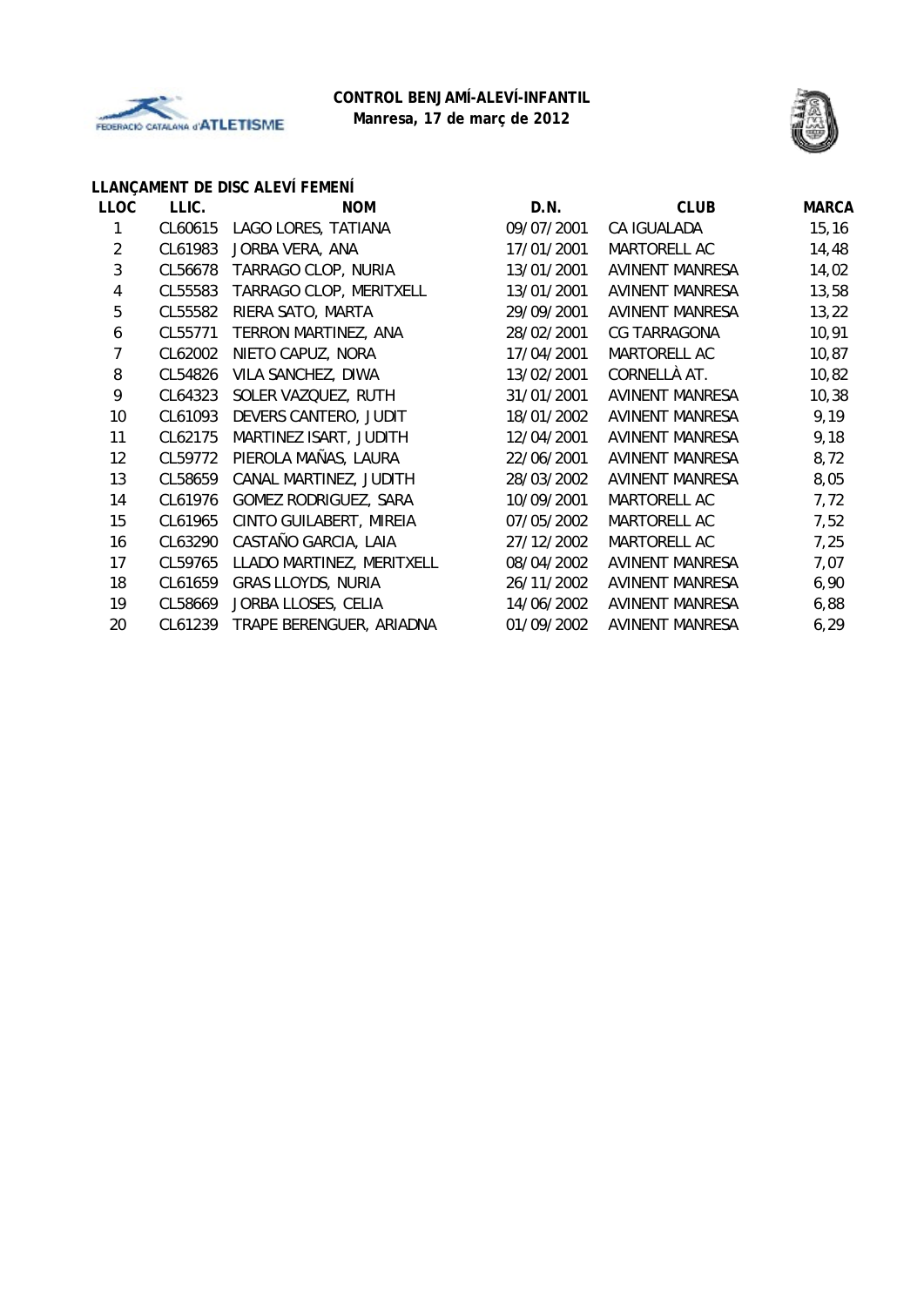



### **60 METRES LLISOS BENJAMÍ MASCULÍ**

| 1A. SÈRIE      |         |                                      |            |                            |              |
|----------------|---------|--------------------------------------|------------|----------------------------|--------------|
| <b>LLOC</b>    | LLIC.   | <b>NOM</b>                           | D.N.       | <b>CLUB</b>                | <b>MARCA</b> |
| 1              | CL61233 | DIAZ BASULLAS, BIEL                  | 20/08/2003 | <b>AVINENT MANRESA</b>     | 10,5         |
| $\overline{2}$ | CL62188 | ROSAS SORIA, NIL                     | 11/09/2004 | <b>AVINENT MANRESA</b>     | 10, 8        |
| 3              | CL62181 | PLANES MAZCUÑAN, JAN                 | 18/09/2003 | <b>AVINENT MANRESA</b>     | 11,4         |
| $\overline{4}$ | CL61984 | JORBA VERA, DANIEL                   | 27/03/2003 | INDEPENDENT                | 11,7         |
| 5              | CL62161 | <b>BACARDIT CORRALES, IAN</b>        | 17/07/2004 | <b>AVINENT MANRESA</b>     | 14,6         |
| 2A. SÈRIE      |         |                                      |            |                            |              |
| <b>LLOC</b>    | LLIC.   | <b>NOM</b>                           | D.N.       | <b>CLUB</b>                | <b>MARCA</b> |
| $\mathbf{1}$   | CL62167 | DÍAZ BASULLAS, JAN                   | 12/12/2004 | <b>AVINENT MANRESA</b>     | 9,5          |
| $\overline{2}$ | CL61905 | SALAS SAMSO, BIEL                    | 03/04/2003 | <b>AVINENT MANRESA</b>     | 9,7          |
| $\mathfrak{Z}$ | CL64335 | MAAROUFI, ZAID                       | 04/08/2003 | <b>AVINENT MANRESA</b>     | 10,0         |
| 4              | CL61236 | RIERA BLESA, MIQUEL                  | 14/06/2003 | INDEPENDENT                | 10,2         |
| 5              | CL61900 | <b>GARCIA MAGRANS, SERGI</b>         | 14/03/2003 | <b>AVINENT MANRESA</b>     | 10,4         |
| 6              | CL61996 | MIRET BARRULL, ARNAU                 | 19/05/2004 | MARTORELL AC               | 10,6         |
|                |         | 1000 METRES MARXA BENJAMÍ MASCULÍ    |            |                            |              |
| <b>LLOC</b>    | LLIC.   | <b>NOM</b>                           | D.N.       | <b>CLUB</b>                | <b>MARCA</b> |
| $\mathbf{1}$   | CL60960 | ACEDO MARIN, ALEJANDRO               | 05/08/2003 | <b>JA SABADELL</b>         | 6,01,6       |
| $\overline{2}$ | CL61900 | <b>GARCIA MAGRANS, SERGI</b>         | 14/03/2003 | <b>AVINENT MANRESA</b>     | 6, 21, 9     |
| $\sqrt{3}$     | CL64335 | MAAROUFI, ZAID                       | 04/08/2003 | <b>AVINENT MANRESA</b>     | 6, 22, 0     |
| 4              | CL64334 | <b>GUIRAL ROBLES, POL</b>            | 10/06/2004 | <b>AVINENT MANRESA</b>     | 6, 30, 9     |
| $\sqrt{5}$     | CL61905 | SALAS SAMSO, BIEL                    | 03/04/2003 | <b>AVINENT MANRESA</b>     | 6, 36, 4     |
| 6              | CL62167 | DÍAZ BASULLAS, JAN                   | 12/12/2004 | <b>AVINENT MANRESA</b>     | 6,49,0       |
| $\overline{7}$ | CL62188 | ROSAS SORIA, NIL                     | 11/09/2004 | <b>AVINENT MANRESA</b>     | 7, 12, 5     |
| 8              | CL62181 | PLANES MAZCUÑAN, JAN                 | 18/09/2003 | <b>AVINENT MANRESA</b>     | 7, 19, 3     |
| 9              | CL61233 | DIAZ BASULLAS, BIEL                  | 20/08/2003 | <b>AVINENT MANRESA</b>     | 7,29,2       |
| 10             | CL61996 | MIRET BARRULL, ARNAU                 | 19/05/2004 | MARTORELL AC               | 7,55,6       |
| 11             | CL61984 | JORBA VERA, DANIEL                   | 27/03/2003 | MARTORELL AC               | 7,58,2       |
|                |         | LLANÇAMENT DE PILOTA BENJAMÍ MASCULÍ |            |                            |              |
| <b>LLOC</b>    | LLIC.   | <b>NOM</b>                           | D.N.       | <b>CLUB</b>                | <b>MARCA</b> |
| 1              |         | CL62167 DÍAZ BASULLAS, JAN           |            | 12/12/2004 AVINENT MANRESA | 22,08        |
| $\overline{2}$ | CL61233 | DIAZ BASULLAS, BIEL                  | 20/08/2003 | <b>AVINENT MANRESA</b>     | 21,92        |
| 3              | CL61900 | <b>GARCIA MAGRANS, SERGI</b>         | 14/03/2003 | <b>AVINENT MANRESA</b>     | 20,34        |
| 4              | CL61905 | SALAS SAMSO, BIEL                    | 03/04/2003 | AVINENT MANRESA            | 19,30        |
| 5              | CL64335 | MAAROUFI, ZAID                       | 04/08/2003 | <b>AVINENT MANRESA</b>     | 18,66        |
| 6              | CL61996 | MIRET BARRULL, ARNAU                 | 19/05/2004 | MARTORELL AC               | 18,21        |
| 7              | CL60960 | ACEDO MARIN, ALEJANDRO               | 05/08/2003 | <b>JA SABADELL</b>         | 17,66        |
| 8              | CL64334 | <b>GUIRAL ROBLES, POL</b>            | 10/06/2004 | <b>AVINENT MANRESA</b>     | 16,35        |
| 9              | CL62188 | ROSAS SORIA, NIL                     | 11/09/2004 | <b>AVINENT MANRESA</b>     | 14,30        |
| 10             | CL62181 | PLANES MAZCUÑAN, JAN                 | 18/09/2003 | AVINENT MANRESA            | 9,90         |
| 11             | CL62161 | BACARDIT CORRALES, IAN               | 17/07/2004 | <b>AVINENT MANRESA</b>     | 9,54         |

12 CL61984 JORBA VERA, DANIEL 27/03/2003 MARTORELL AC 9,20